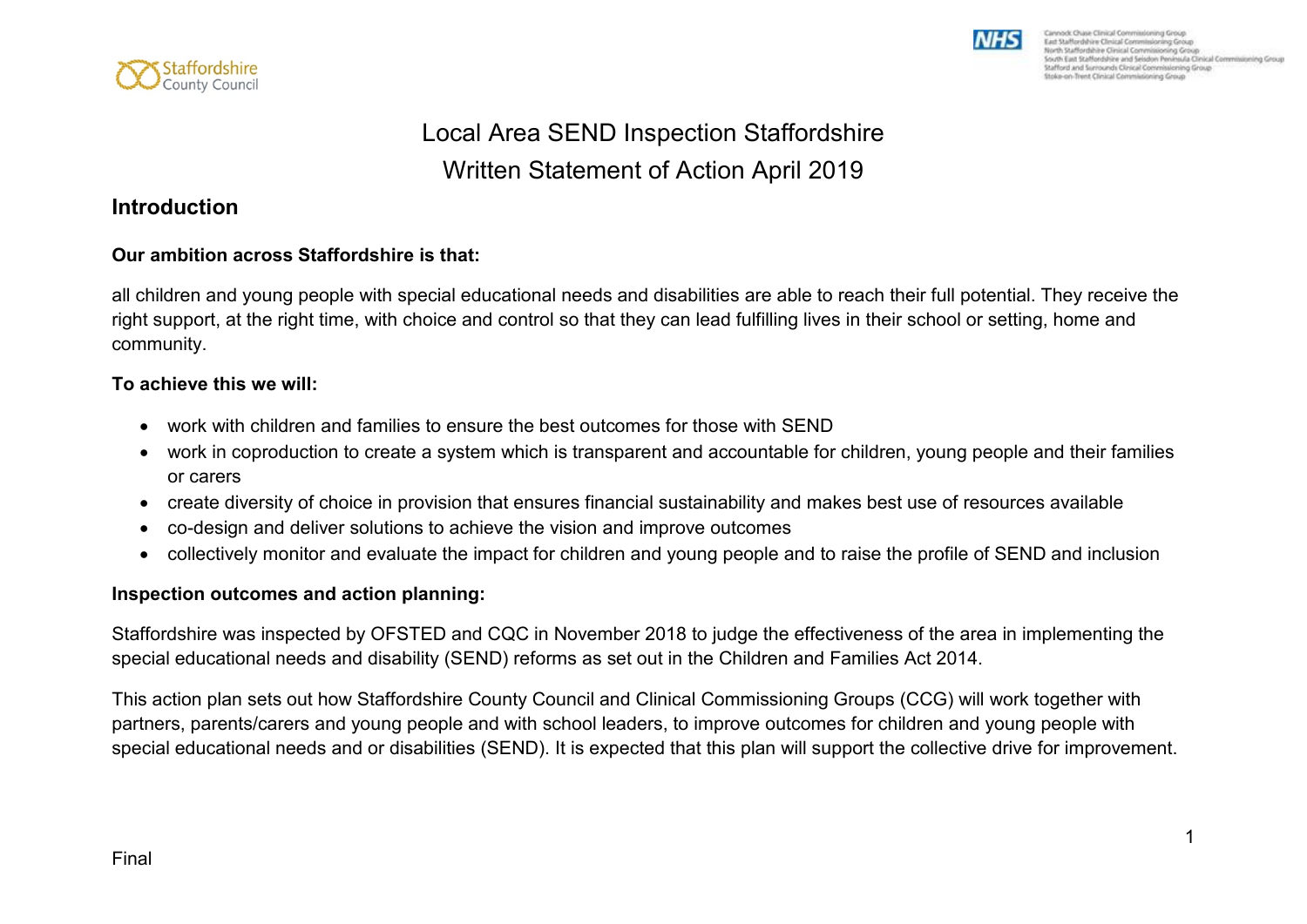

Cannock Chase Clinical Commissioning G East Staffordshire Clinical Commissioning Group North Staffordshire Circuit Commissioning Group<br>South East Staffordshire and Selation Peninsula Circuit Commissioning Group<br>Stafford and Surrounds Clinical Commissioning Group Stoke-on-Trent Clinical Commissioning Group

Co-production with all partners and stakeholders needs to be the norm and the collective ambition is that this will be achieved at all levels across the system. The Local Area SEND inspection identified that leaders in education, health and social care have not worked together to organise roles and responsibilities, establish a united vision and strategic plan, communicate effectively to drive improvement or share what works well. Indeed, parents feel that the local area does not listen to them or their child and they feel that the 'tell it once' approach is not embedded. There is a sense that aspirations and expectations for children and young people are not high enough and there is little confidence in the local area's relationships with schools and too often relationships with families are fragile.

The inspection report identified that the quality of Education Health and Care plans (EHCP) is poor and practitioners do not contribute to the process effectively. The annual reviews of EHCP's are often not completed on time or do are not contribute effectively to reassess the child's support or needs. Similarly transition points between key stages in education and from one phase of education to another are weak. As a result, children and young people are often not prepared for the next stage of learning, training or adulthood.

A wide range of leaders and families raised concerns about the quality of the graduated response and the spirit of inclusion across Staffordshire's education system. The oversight to drive further improvements in schools, alternative provision and the independent sector is weak. Children, young people and their families do not yet have access to the right help and support and arrangements for accessing some services are confusing and complicated.

As a local area we are determined to put these things right.

HEKU RUEY

NHS

Helen Riley Marcus Warnes Deputy CEO SCC **COUNTER Accountable Officer CCG**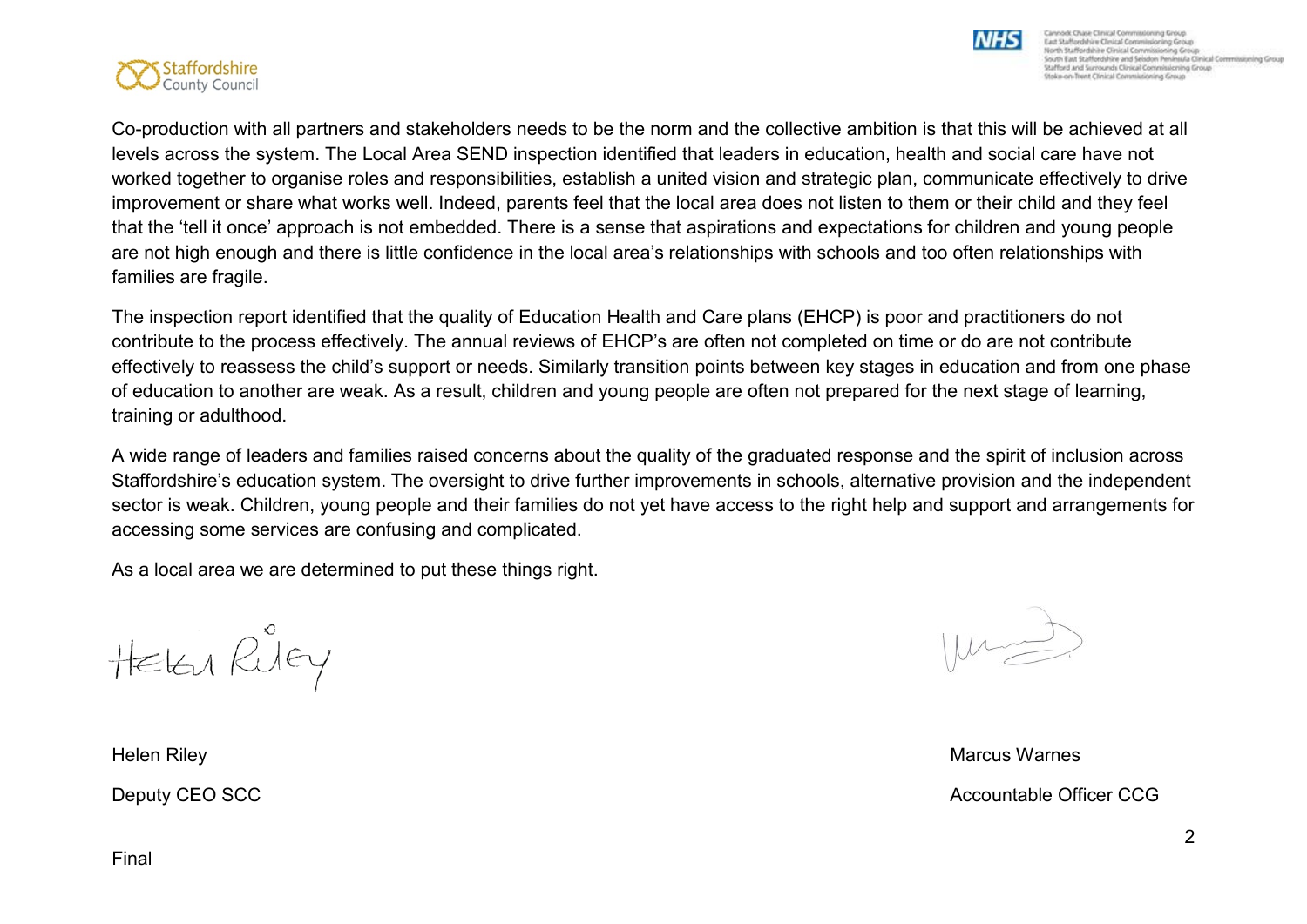



## **Glossary of terms**

| <b>ASC</b>   | <b>Adult Social Care</b>                       | HТ            | Headteacher                                         |
|--------------|------------------------------------------------|---------------|-----------------------------------------------------|
| C&F          | <b>Children and Families</b>                   | <b>JSNA</b>   | <b>Joint Strategic Needs Analysis</b>               |
| <b>CAMHS</b> | Child and Adolescent Mental Health Services    | LA            | <b>Local Authority</b>                              |
| <b>CCG</b>   | <b>Clinical Commissioning Group</b>            | LAC.          | <b>Looked After Child</b>                           |
| <b>CEO</b>   | <b>Chief Executive Officer</b>                 | LO            | <b>Local Offer</b>                                  |
| <b>CIB</b>   | <b>Children's Improvement Board</b>            | <b>NASEN</b>  | National Association of Special Educational Needs   |
| CoP          | <b>Code of Practice</b>                        | <b>OfSTED</b> | <b>Office for Standards in Education</b>            |
| <b>CPD</b>   | <b>Continuing Professional Development</b>     | <b>PEP</b>    | <b>Personal Education Plan</b>                      |
| CQC          | <b>Care Quality Commission</b>                 | <b>PfA</b>    | <b>Preparation for Adulthood</b>                    |
| <b>CSC</b>   | <b>Children's Social Care</b>                  | QA            | <b>Quality Assurance</b>                            |
| <b>CYP</b>   | <b>Children and Young People</b>               | <b>SENCo</b>  | <b>Special Educational Needs Coordinator</b>        |
| <b>DCO</b>   | <b>Designated Clinical Offer</b>               | <b>SEND</b>   | Special Educational Needs and/or Disabilities       |
| <b>DCS</b>   | <b>Director of Children's Services</b>         | <b>SMART</b>  | Specific, measurable, achievable, realistic, timely |
| <b>EHC</b>   | Education, Health and Care                     | <b>SPG</b>    | <b>SEND Partnership Group</b>                       |
| <b>EHCNA</b> | <b>Education, Health Care Needs Assessment</b> | <b>TACAF</b>  | Team around the Child and/or Family                 |
| <b>EHCP</b>  | <b>Education, Health and Care Plan</b>         | ToR           | Terms of reference                                  |
| <b>FSPB</b>  | <b>Family Strategic Partnership Board</b>      | <b>VCS</b>    | <b>Voluntary and Community Sector</b>               |
| <b>GP</b>    | <b>General Practitioner</b>                    | VfC           | Voice for Change                                    |
| <b>HoE</b>   | Head of Education Strategy and Improvement     | YP            | <b>Young People</b>                                 |
| HoVL         | <b>Head of Vulnerable Learners</b>             |               |                                                     |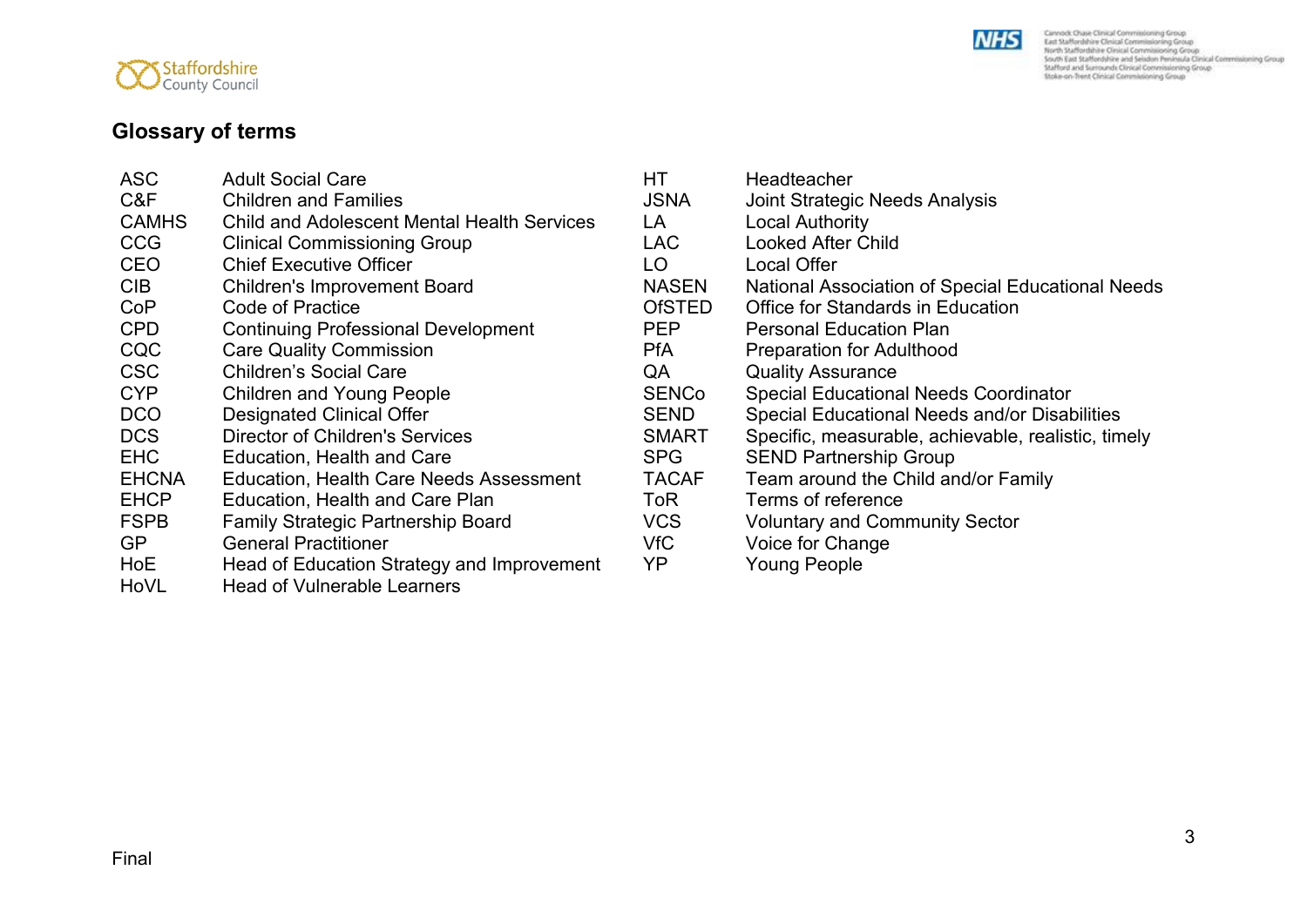



## **SEND Governance Model**

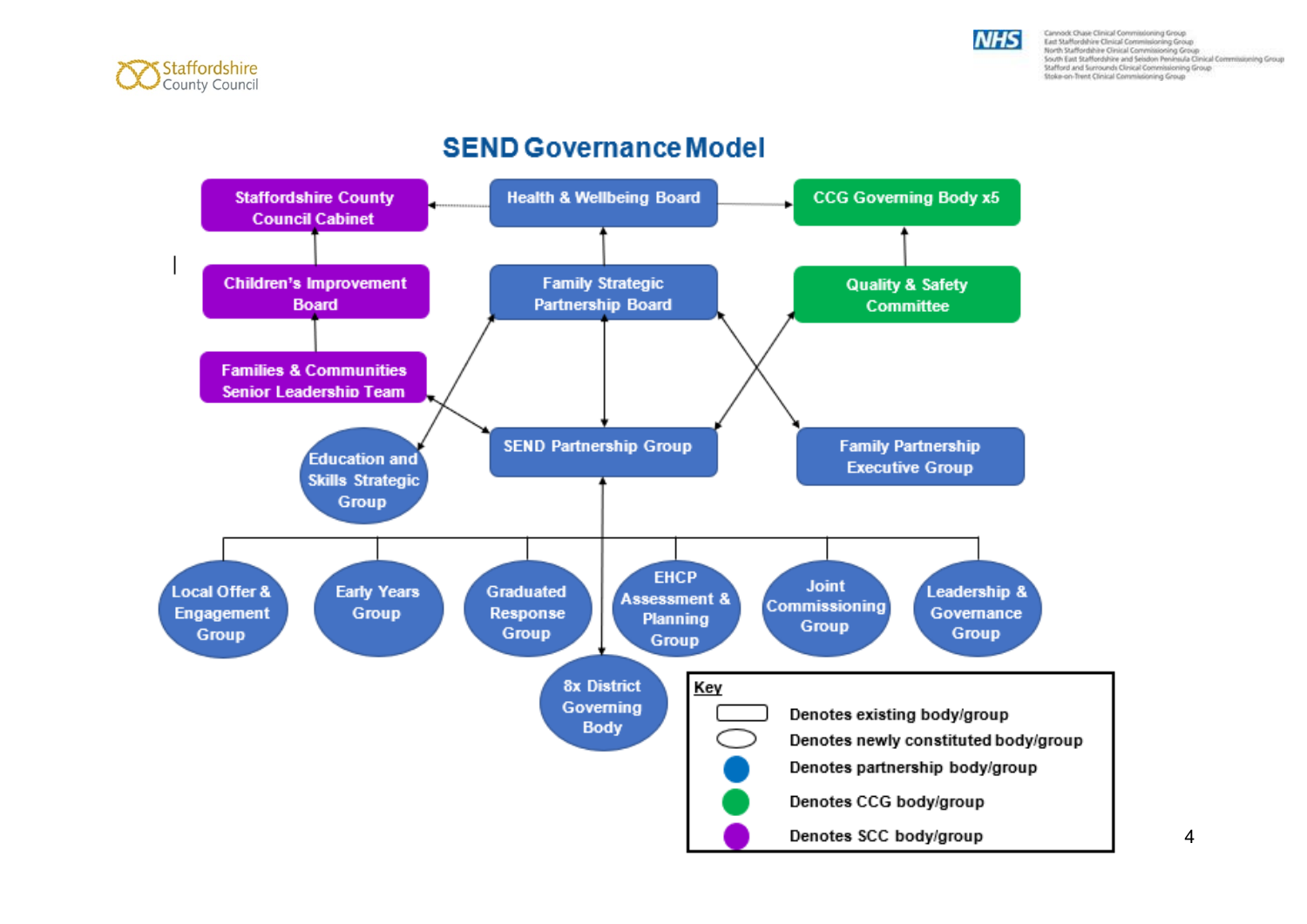

The strategic responses have been structured into four key phases to ensure that improvements and impact are delivered at pace as well as developing an accountable and self-sustaining improvement system.

Assess - Confirm through consultation with those key stakeholders how coproduction and partnership working will be achieved

Plan - Jointly develop a case for change

Do - Implementation

Review - Continuous cycle of improvement and evaluation of our new delivery model.

The governance diagram above sets out the structures for accountability and monitoring of the progress of the Written Statement of Action. This governance structure has been implemented immediately with the SEND partnership group taking responsibility for the establishment of the work streams. Representatives for each of the work streams will be recruited from across the partnership.

The governance structure has two distinct shapes. The rectangles indicate those boards and groups which already exist and will be ensuring that SEND has the appropriate focus and representation within the terms of reference. The ovals represent those boards and groups that are in the process of being established.

The SEND Partnership Group will ensure the timely production of reports from subgroups that will highlight progress, barriers and potential risks. The SEND Partnership Group will review the reports and will be able to seek clarification from subgroup leads on specific issues. The SEND Partnership Group will agree the RAG status of actions in the plan.

The Family Strategic Partnership Board (FSPB) includes senior representatives from Staffordshire Commissioner's Office, Police, Fire, Voluntary and Community Sector (VCS), Local Authorities (including County/District/Boroughs), NHS England, Clinical Commissioning Groups and Education colleagues. The Partnership works on behalf of the Health and Wellbeing Board and closely with the Children's Safeguarding Board. This governance arrangement demonstrates clear lines of accountability and responsibility for all stakeholders and their role in driving the improvements for this vulnerable cohort of children.

Through the Children's Improvement Board, the Lead Elected Member for Children's Services will interrogate progress in the Written Statement of Action and explore any specific issues of concern. Update reports will be taken to scrutiny and cabinet following a quarterly cycle for the first 12 months.

CCG Governing Bodies meet monthly and progress reports will be prepared and presented by executive officers who attend the FSPB.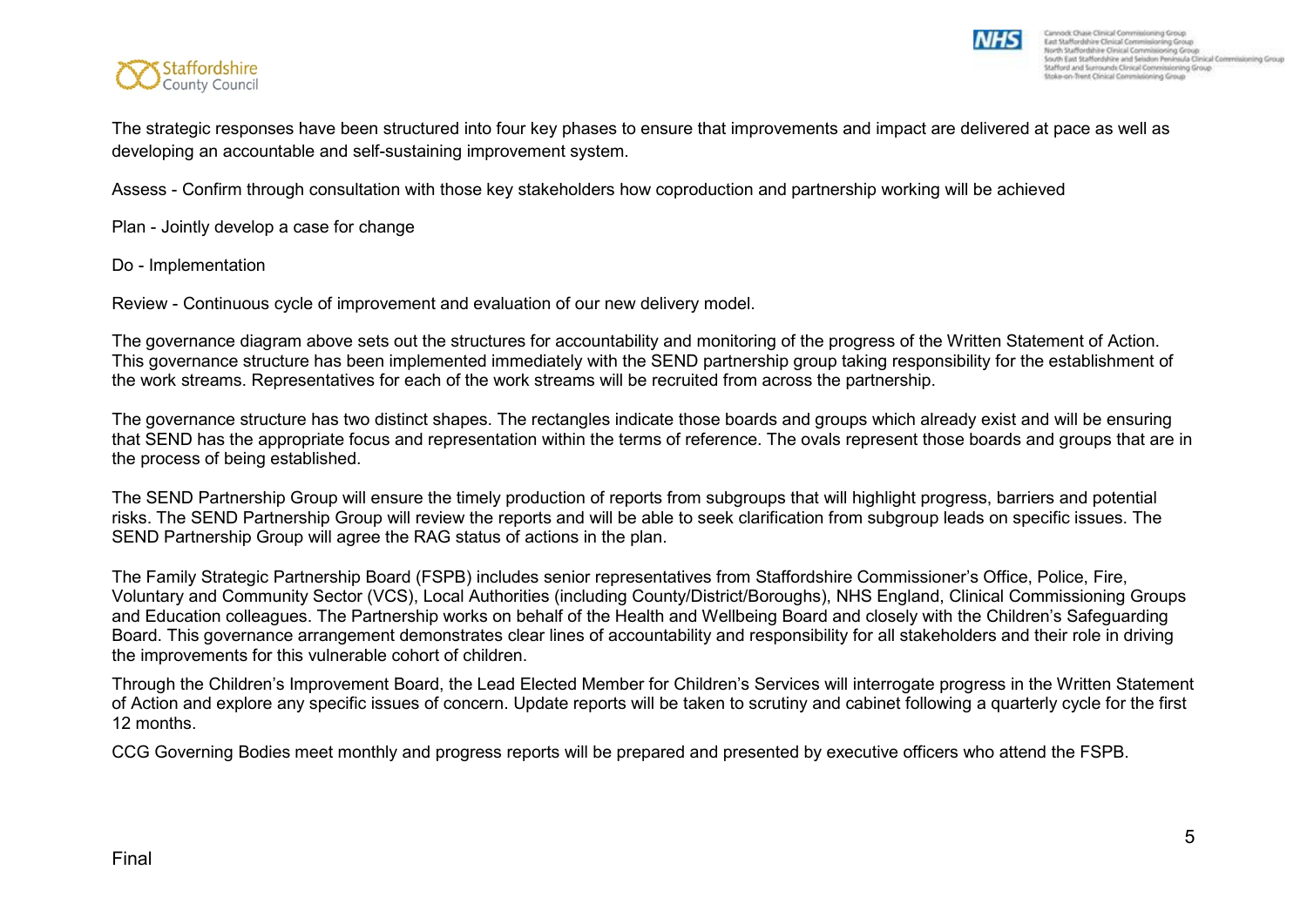

Cannock Chuse Clinical Commissioning Group<br>East Staffordshire Clinical Commissioning Group<br>Month Staffordshire Clinical Commissioning Group<br>South East Staffordshire and Seisdon Peninsula Clinical Commissioning Group<br>Staffo

**NHS** 

Termly reports will be prepared by the Director of Families and Communities and the Accountable Officer for the CCGs, for publication on the Local Offer web-site, and for Local Area Partners' own web-sites.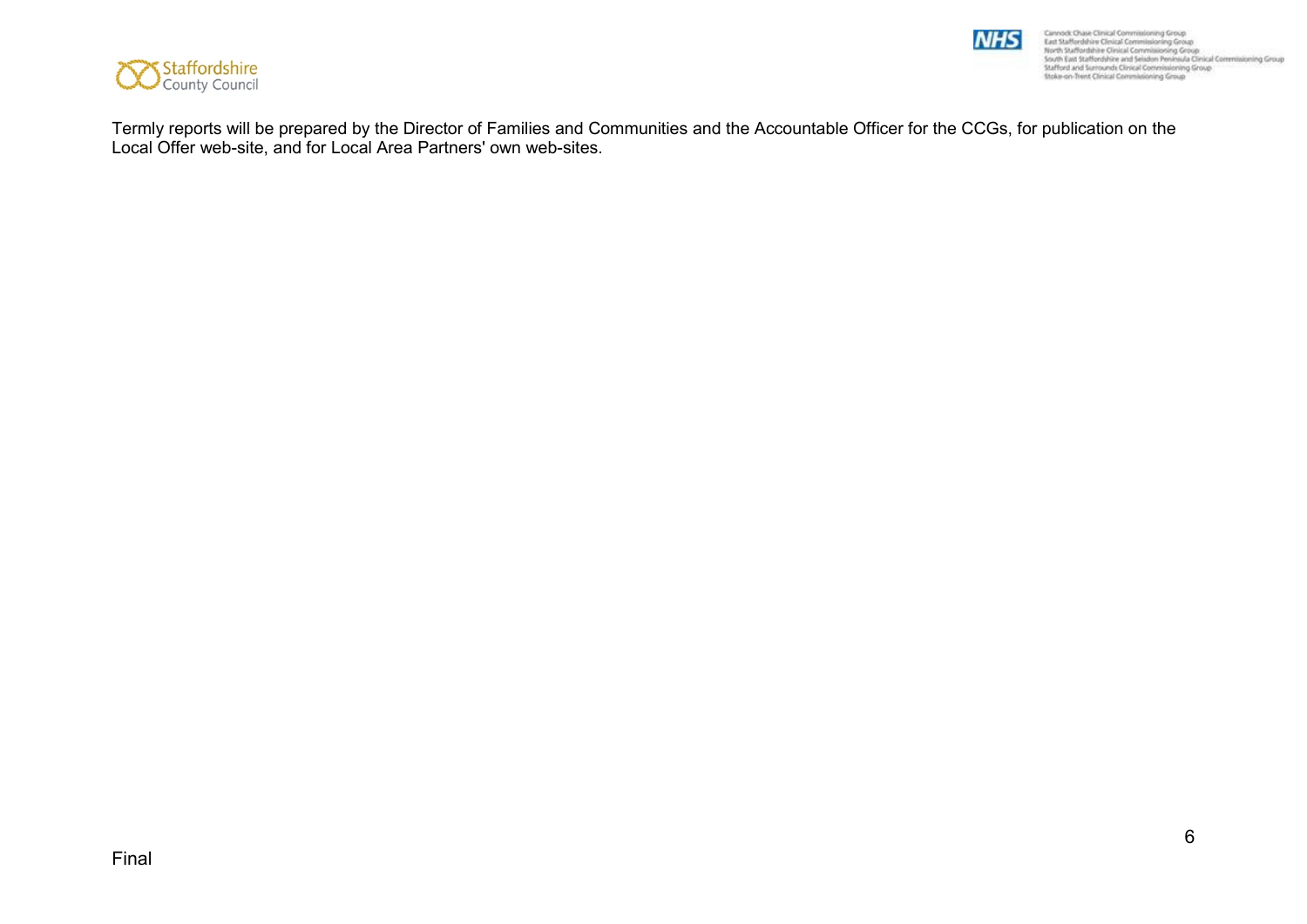

# **Priority 1**

Leaders in education, health and social care have not worked together to organise roles and responsibilities, establish a united vision and strategic plan, communicate effectively, drive improvement or share what works well.

#### **Vision for the future**

Staffordshire

Develop a clear, transparent and effective Governance Structure which ensures active collaboration, strategic development and joint operations in relation to local area SEND provision between Health, Social Care, Education, schools, children, young people and their families.

| Focus Area                                                   | <b>Actions</b>                                                                                                                                                            | Lead                       | Evidence                                                                                                                    | Completion<br>Date | Progress<br>Red - Delayed                |
|--------------------------------------------------------------|---------------------------------------------------------------------------------------------------------------------------------------------------------------------------|----------------------------|-----------------------------------------------------------------------------------------------------------------------------|--------------------|------------------------------------------|
| (Intent)                                                     | (Implementation)                                                                                                                                                          |                            | (Impact)                                                                                                                    |                    | Amber - In progress<br>Green - Completed |
| 1.1<br>Roles and<br>responsibilities to drive<br>improvement | A. To co-produce and clearly define accountability<br>and responsibility descriptors for each layer of<br>the governance structure including the review<br>of membership. | DCS/<br><b>CCG</b><br>lead | <b>SEND Partnership</b><br>Group & FSPB ToRs &<br>minutes demonstrate<br>clear accountability and<br>a culture of challenge | <b>Aug 19</b>      |                                          |
|                                                              | To co-produce a comprehensive performance<br>В.<br>framework to ensure that strategic governance<br>is effective and accountabilities are clear.                          |                            | Performance reports<br>produced at least termly<br>demonstrate a culture of<br>challenge and<br>accountability              | <b>Aug 19</b>      |                                          |
|                                                              | Establish sub-groups of the SEND partnership<br>C.<br>group as appropriate which report and ensure<br>accelerated pace of change.                                         |                            | Sub-groups and agreed<br>reporting structures are<br>in place and clearly                                                   | <b>Aug 19</b>      |                                          |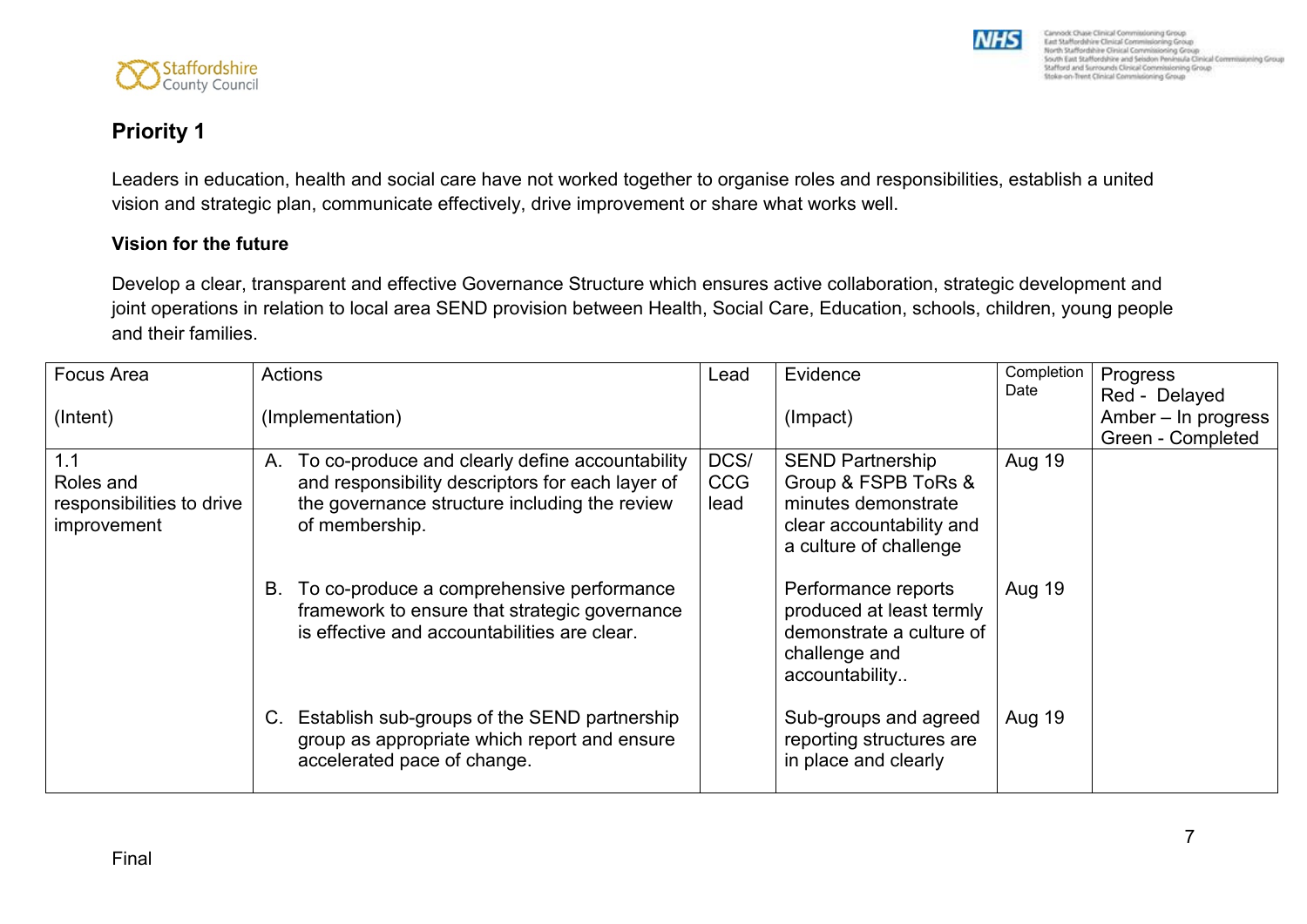



|                                                                        | D. Establish appropriate resources and capacity<br>across the partnership to include:<br>LA permanent Lead for Education<br>LA permanent Head of Vulnerable Learners<br>ii.<br><b>CCG Children's Commissioner</b><br>iii.<br>Project management secured to support the<br>iv.<br>development and implementation of the<br>action plans                                                                        | linked to service<br>development plans<br>Strategic lead posts are<br>recruited to and are<br>driving the<br>implementation of the<br>action plans                                                                             | Sept 19                   |
|------------------------------------------------------------------------|---------------------------------------------------------------------------------------------------------------------------------------------------------------------------------------------------------------------------------------------------------------------------------------------------------------------------------------------------------------------------------------------------------------|--------------------------------------------------------------------------------------------------------------------------------------------------------------------------------------------------------------------------------|---------------------------|
|                                                                        | E. Local area continues to explore areas of good<br>practice and national research to influence<br>developments                                                                                                                                                                                                                                                                                               | SEND partnership board<br>minutes and feedback<br>from service areas.<br>Good practice reports<br>received by SEND<br>partnership group are<br>published on the Local<br>Offer                                                 | Oct 19                    |
| 1.2<br>United vision and<br>strategic planning to<br>drive improvement | A. Develop and agree a shared SEND JSNA for<br>Staffordshire. Use our needs analysis<br>intelligence to inform commissioning, policy<br>and practice<br>B. Undertake a SEND consultation phase to<br>identify essential elements of partnership<br><b>SEND Strategy.</b><br>C. Co-produce a SEND Strategy that includes:<br>Defined aspirations and high<br>expectations<br>A Special Schools Strategy<br>ii. | <b>JSNA</b> meeting minutes<br>Consultation information<br>is used to draft SEND<br>strategy.<br>Meetings in district<br>areas contribute to the<br>coproduction including<br><b>HTs and Academy</b><br><b>CEO<sub>s</sub></b> | Jan 2020<br>April<br>2020 |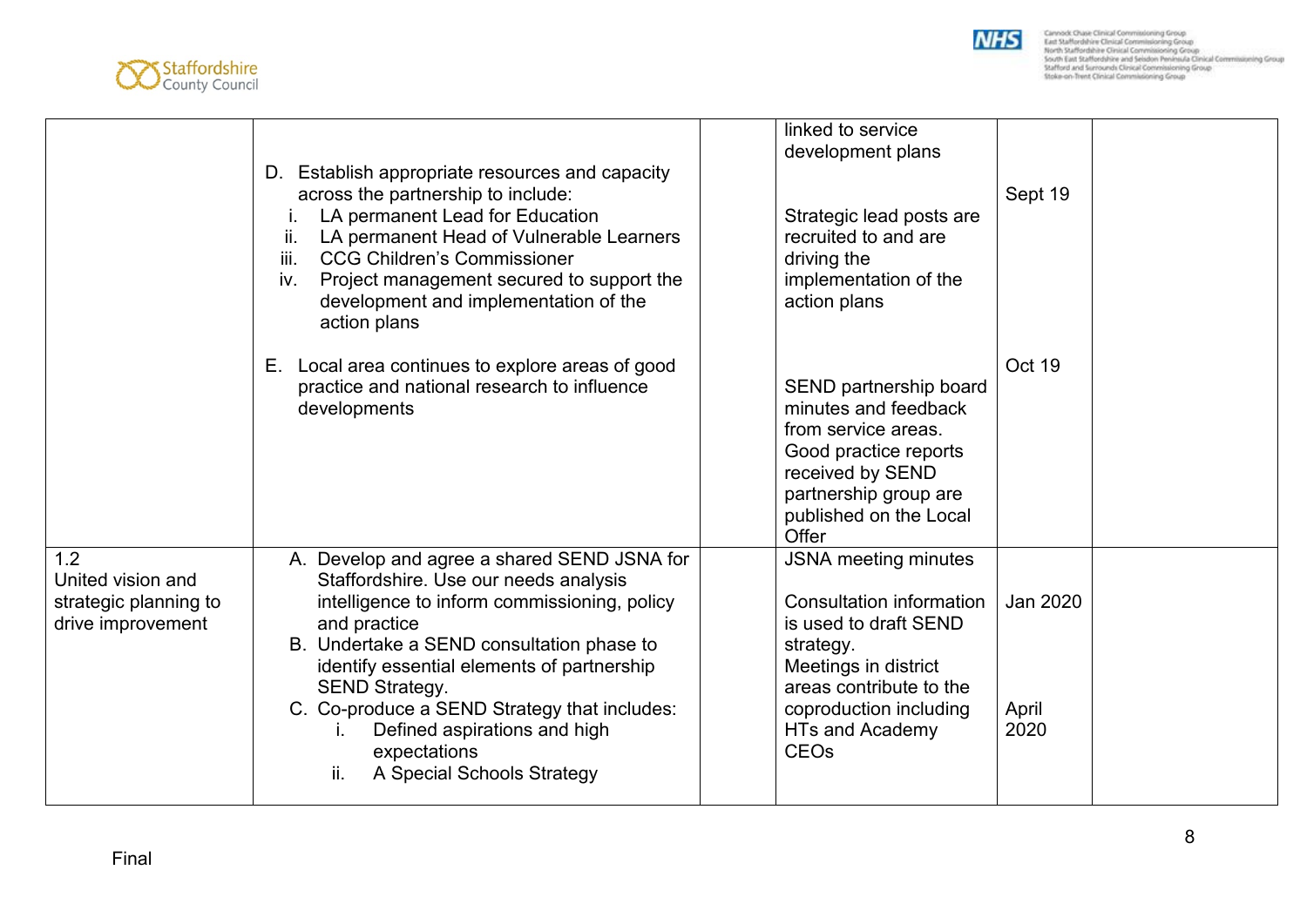



|                                                                  | Protocols that align commissioning<br>iii.<br>and where appropriate jointly<br>commission, especially around<br>children in educational settings with<br>complex health needs<br>A review of resources and capacity of<br>iv.<br>the SEND assessment team to attend<br>and process annual reviews with<br>particular emphasis on transition and<br>vulnerable groups.<br>A review of resources and capacity of<br>V.<br>specialist services to enable full<br>participation in the graduated<br>response and the EHCP process<br>D. Roll out and dissemination of the SEND<br>strategy | Strategy is approved by<br>SEND partnership group<br>Action plan to implement<br>the SEND strategy is in<br>place | July<br>2020 |  |
|------------------------------------------------------------------|----------------------------------------------------------------------------------------------------------------------------------------------------------------------------------------------------------------------------------------------------------------------------------------------------------------------------------------------------------------------------------------------------------------------------------------------------------------------------------------------------------------------------------------------------------------------------------------|-------------------------------------------------------------------------------------------------------------------|--------------|--|
| 1.3<br><b>Effective</b><br>communication to<br>drive improvement | A. SPG sub-group to co-produce a<br>communication strategy that includes<br>A process for gathering the voice of<br>the child<br>ii.<br>Use of digital platforms, information<br>sharing                                                                                                                                                                                                                                                                                                                                                                                               | Strategy is approved by<br>the SEND partnership<br>group                                                          | July 19      |  |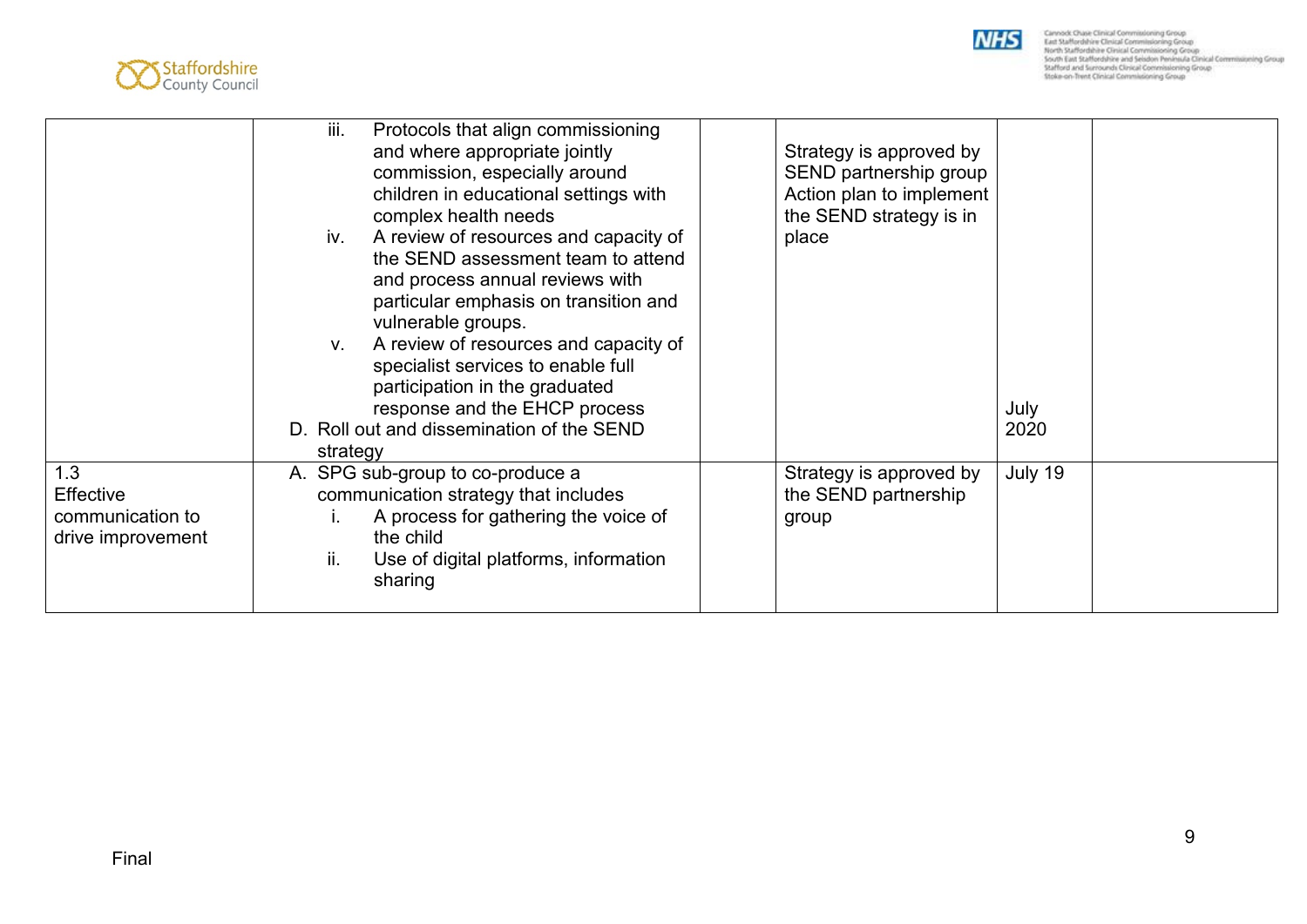

This priority is embedded within the other priorities within the Written Statement of Action. Co-production with parents and carers will increase at all levels from the development of high level strategies, to undertaking policy and provision reviews, to young person level assessment and planning. It will introduce challenge, explore higher aspirations and enable reflection on current practice, attitude and approach.

### **Priority 2**

Aspirations and expectations for children and young people are not routinely high enough.

#### **Vision for the future**

To provide mechanisms that help providers to implement the C&F Act/ CoP/ Staffordshire SEND Strategy. This priority is embedded within each of the other priority areas.

| <b>Focus Area</b>     | <b>Actions</b>                                   | Lead          | Evidence                                | Completion    | Progress |
|-----------------------|--------------------------------------------------|---------------|-----------------------------------------|---------------|----------|
| (Intent)              | (Implementation)                                 |               | (Impact)                                | Date          |          |
| Ref - 1.1             | A. To co-produce and clearly define              | DCS/CCG       | <b>SEND Partnership Group &amp;</b>     | <b>Aug 19</b> |          |
| Roles and             | accountability and responsibility descriptors    | lead          | <b>FSPB ToRs &amp; minutes</b>          |               |          |
| responsibilities to   | for each layer of the governance structure       |               | demonstrate clear accountability        |               |          |
| drive improvement     | including the review of membership.              |               | and a culture of challenge              |               |          |
| Ref -1.2              | C. Co-produce a SEND Strategy that includes:     | DCS/CCG       | SEND strategy articulates high          | Sept 20       |          |
| United vision and     | i. Defined aspirations and high                  | lead          | expectations and aspirations for        |               |          |
| strategic planning to | expectations                                     |               | CYP identified with SEND                |               |          |
| drive improvement     |                                                  |               |                                         |               |          |
|                       |                                                  |               |                                         |               |          |
| Ref -3.1              | G. Through a team around the child principle all | HoE/CCG       | <b>EHCPs reflect a full description</b> | <b>Jan 20</b> |          |
| Co-production is      | stakeholders are engaged in the                  | commissioner/ | of the CYP SEN and any health           |               |          |
| strong across the     | development and review of plans including        | CSC lead      | and social care needs                   |               |          |
| local area            | LAC which include aspirational outcomes          |               |                                         |               |          |
|                       | through the EHCP portal.                         |               |                                         |               |          |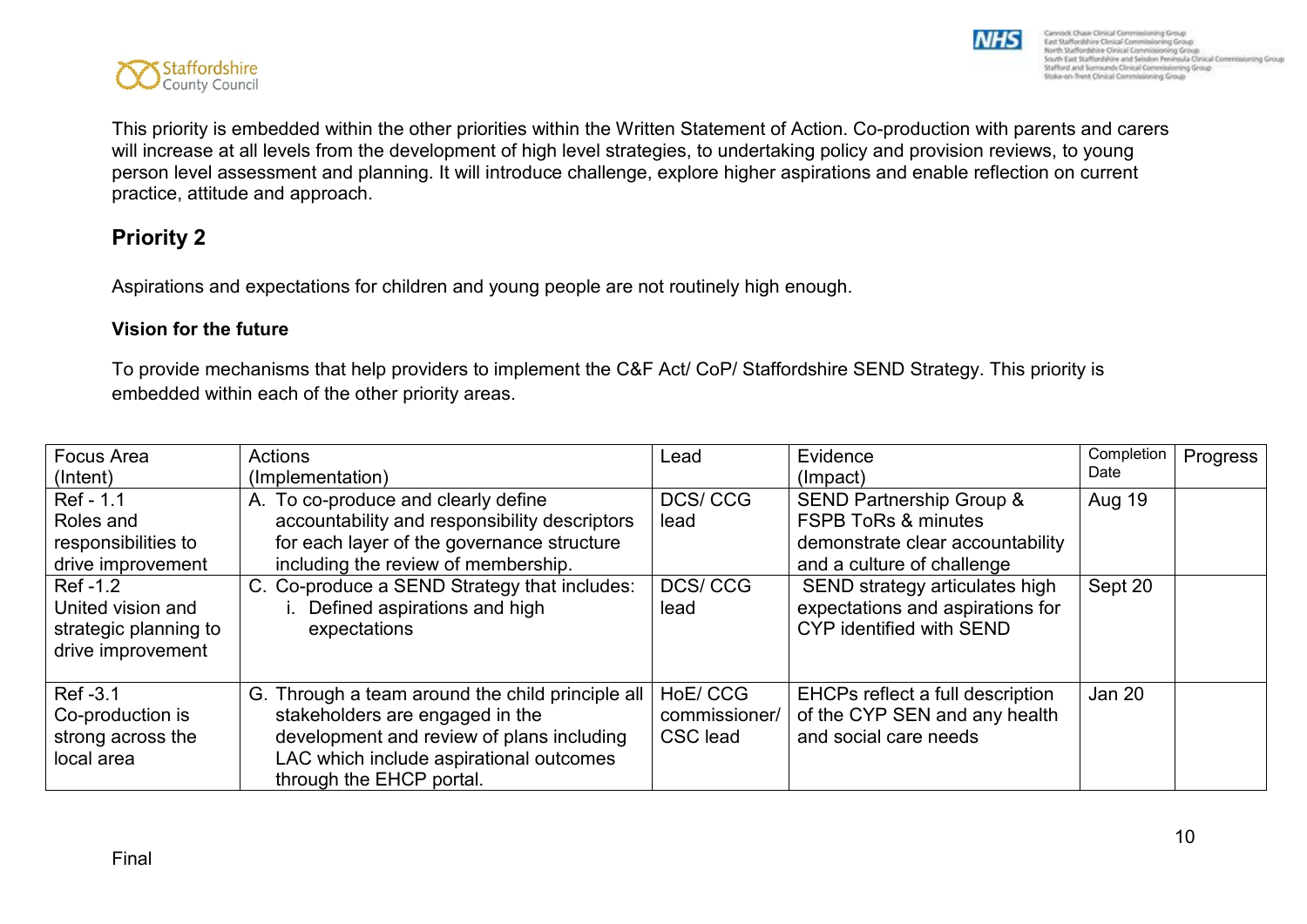



|                        |                                              | EHCPs establish and record the    |               |
|------------------------|----------------------------------------------|-----------------------------------|---------------|
|                        |                                              | views, interests and aspirations  |               |
|                        |                                              | of the CYP and parent/carer       |               |
| Ref - 3.3              | C. In partnership with CEOs/HTs/ Education   | Provider level data for SEND is   | April 19      |
| The local area's       | leaders, develop a protocol to embed the     | used by education providers and   | – April       |
| relationships with     | NASEN SEND review standards or               | partners in providing support and | 2020          |
| education providers    | equivalent to provide peer to peer support   | challenge to local area schools   |               |
| are productive and     | and challenge between education providers    | and settings to raise             |               |
| meaningful.            | incorporated within a QA framework. Broker   | expectations                      |               |
|                        | use of SEND peer reviewers to enable the     |                                   |               |
|                        | peer reviews of SEND.                        |                                   |               |
| $Ref - 4$              | D. Develop a co-produced QA process and      | EHCP assessments use child        | Sept 19 -     |
| EHC plans are          | agree a joint multi-agency standards and     | centred approaches, transparent   | Dec 19        |
| effective in           | quality assurance framework for EHCPs, to    | decision making processes with    | and           |
| identifying and        | ensure that plans are thorough,              | clear lines of governance         | ongoing       |
| addressing the         | comprehensive and detailed, and co-          | involving education, health and   |               |
| holistic needs of CYP  | produced within agreed timeframes, and       | social care.                      |               |
| They are               | reviewed annually.                           |                                   |               |
| understandable to      |                                              |                                   |               |
| parents and have       |                                              |                                   |               |
| clear, smart           |                                              |                                   |               |
| outcomes               |                                              |                                   |               |
| $Ref - 5$              | C. Co-produce with education providers good  | Agreed protocols and guidance     | <b>Jan 20</b> |
| Arrangements for the   | practice guidance for protocols of effective | documents are approved by the     |               |
| review of the children | transitions between phases and education     | <b>SPG</b>                        |               |
| and young people's     | providers.                                   |                                   |               |
| needs at transition    |                                              | Transition standards, good        |               |
| points between key     |                                              | practice guidance and agreed      |               |
| stages, from one       |                                              | protocols are published on the    |               |
| phase of education     |                                              | Local Offer web-site.             |               |
| to another and then    |                                              |                                   |               |
| into                   |                                              |                                   |               |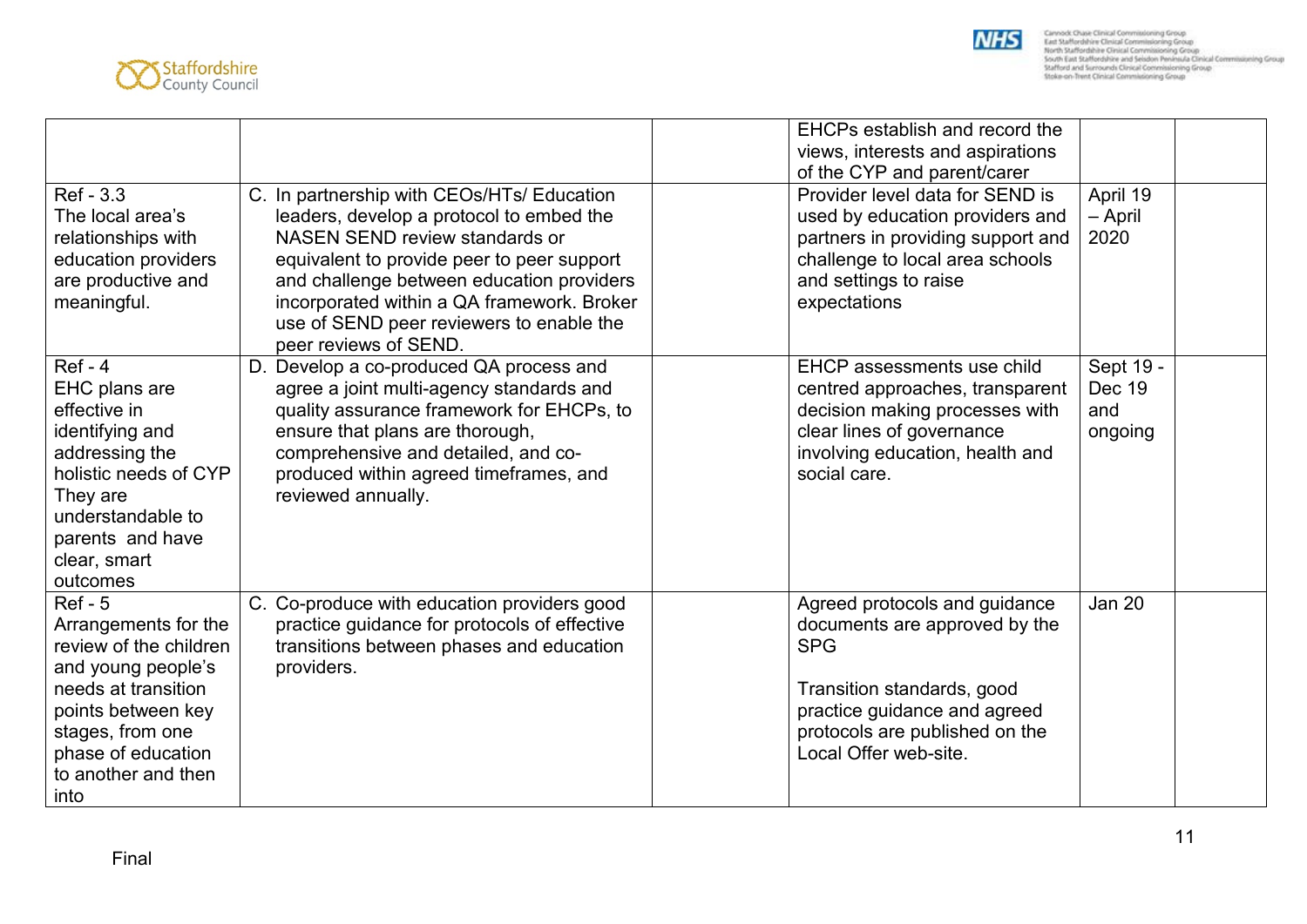



| employment/work<br>readiness and<br>independence are<br>effective.                                                                                                      | F. Review the EHCP outcomes for post 16<br>students to ensure that they demonstrate<br>aspirations, progression and independence,<br>making best use of advice and guidance<br>within the PfA outcomes framework. | All parents whose CYP EHCP<br>will be reviewed pending<br>Transition, receive clear<br>information that explains the<br>process and how decisions are<br>made about their child's next<br>phase of education, progression<br>into employment and adulthood. | Feb 20 |  |
|-------------------------------------------------------------------------------------------------------------------------------------------------------------------------|-------------------------------------------------------------------------------------------------------------------------------------------------------------------------------------------------------------------|-------------------------------------------------------------------------------------------------------------------------------------------------------------------------------------------------------------------------------------------------------------|--------|--|
| $Ref - 6$<br>A transparent,<br>informative and<br>effective Graduated<br>Response supports,<br>challenges and<br>develops an<br>understanding of<br>inclusive practice. | E. Co-produce with HTs and SENCos good<br>practice guidance on supporting CYP at risk<br>of exclusion.<br>F. Review expectations in attendance and<br>inclusion policy, with reference to permanent<br>exclusion. | The number of fixed term and<br>permanent exclusions of CYP<br>with SEND is reducing and is<br>lower than all pupils nationally                                                                                                                             | Apr 20 |  |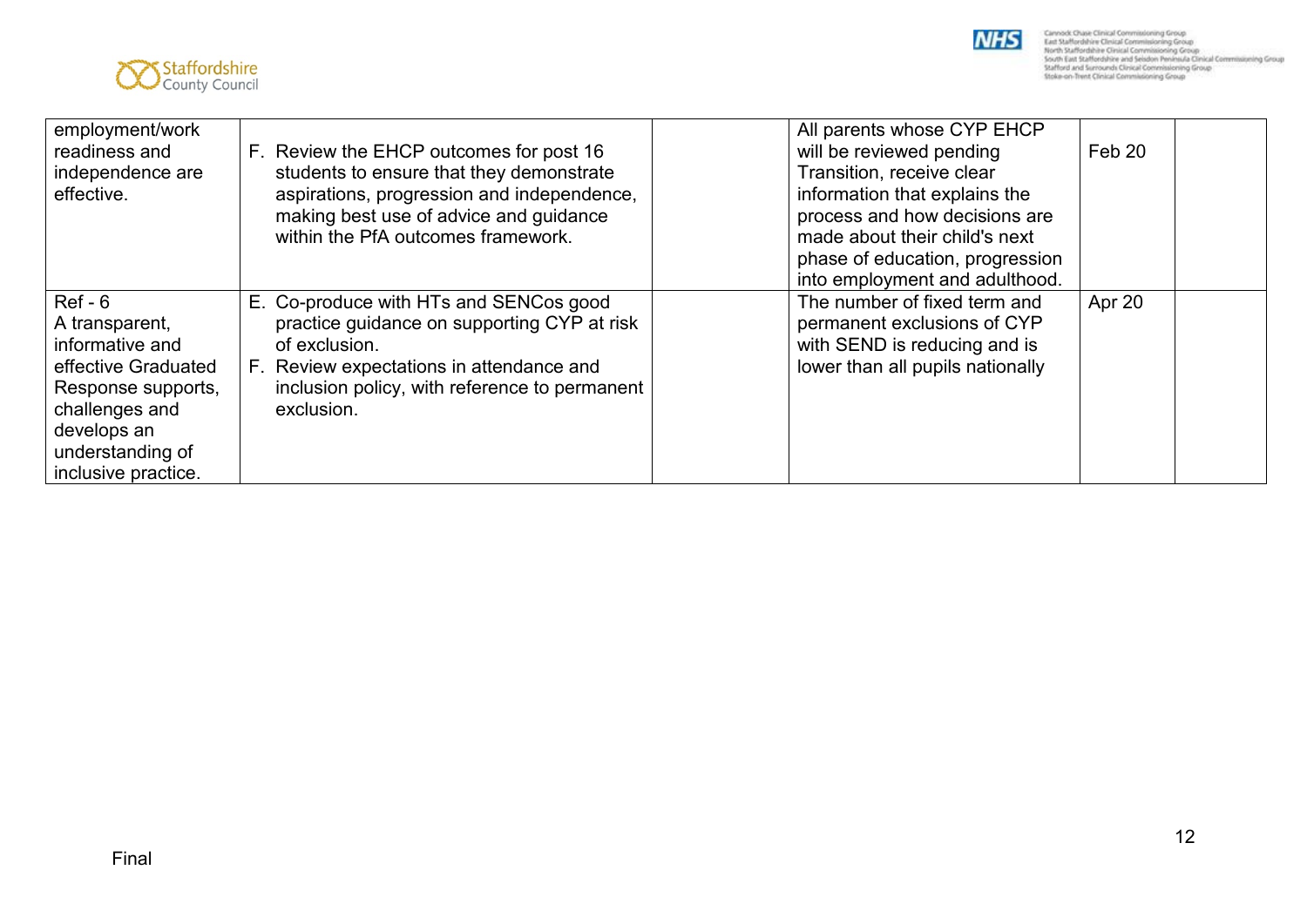

### **Priority 3**

Co-production is weak. Parents feel that the local area does not listen to them or their child. The 'tell it once' approach is not embedded. The local area's relationships with schools and families are fragile.

#### **Vision for the future**

Parents state that the local area listens to them or their child. The 'tell it once' approach is embedded. The local area's relationships with schools and families are productive and meaningful which results in strong co-production.

| <b>Focus Area</b> | <b>Actions</b>                                   | Lead          | Evidence                         | Completion | Progress |
|-------------------|--------------------------------------------------|---------------|----------------------------------|------------|----------|
| (Intent)          | (Implementation)                                 |               | (Impact)                         | Date       |          |
| 3.1               | A. Develop and agree co-production principles    | HoE/CCG       | Report agreed at the SPG         | July 19    |          |
| Co-production is  | within the partnership.                          | commissioner/ |                                  |            |          |
| strong across the |                                                  | CSC lead      | Guidance on the Graduated        |            |          |
| local area        | B. Co-produce with SENCos guidance on the        |               | Response is co-produced with     | July 19    |          |
|                   | implementation of the Graduated Response         |               | stakeholders, parents and        |            |          |
|                   | to support, challenge and develop an             |               | young people, and available on   |            |          |
|                   | understanding of what good practice looks        |               | the Local Offer                  |            |          |
|                   | like.                                            |               |                                  |            |          |
|                   |                                                  |               | Peer Challenge process           |            |          |
|                   |                                                  |               | established and impacting        |            |          |
|                   |                                                  |               | positively on improving          |            |          |
|                   | C. In partnership with CEOs and HTs, embed       |               | provision and outcomes for       | Jan 2020   |          |
|                   | the NASEN SEND review standards or               |               | pupils with SEND                 |            |          |
|                   | equivalent to provide peer to peer challenge.    |               |                                  |            |          |
|                   | Broker use of SEND peer reviewers to             |               | Professionals working with       |            |          |
|                   | enable the peer reviews of SEND.                 |               | families are able to explain and |            |          |
|                   |                                                  |               | appropriately sign post the      |            |          |
|                   | D. The Local Offer provides clear signposting of |               | Local Offer to parents/carers    |            |          |
|                   | provision.                                       |               | and CYP                          | Sept 19    |          |
|                   |                                                  |               |                                  |            |          |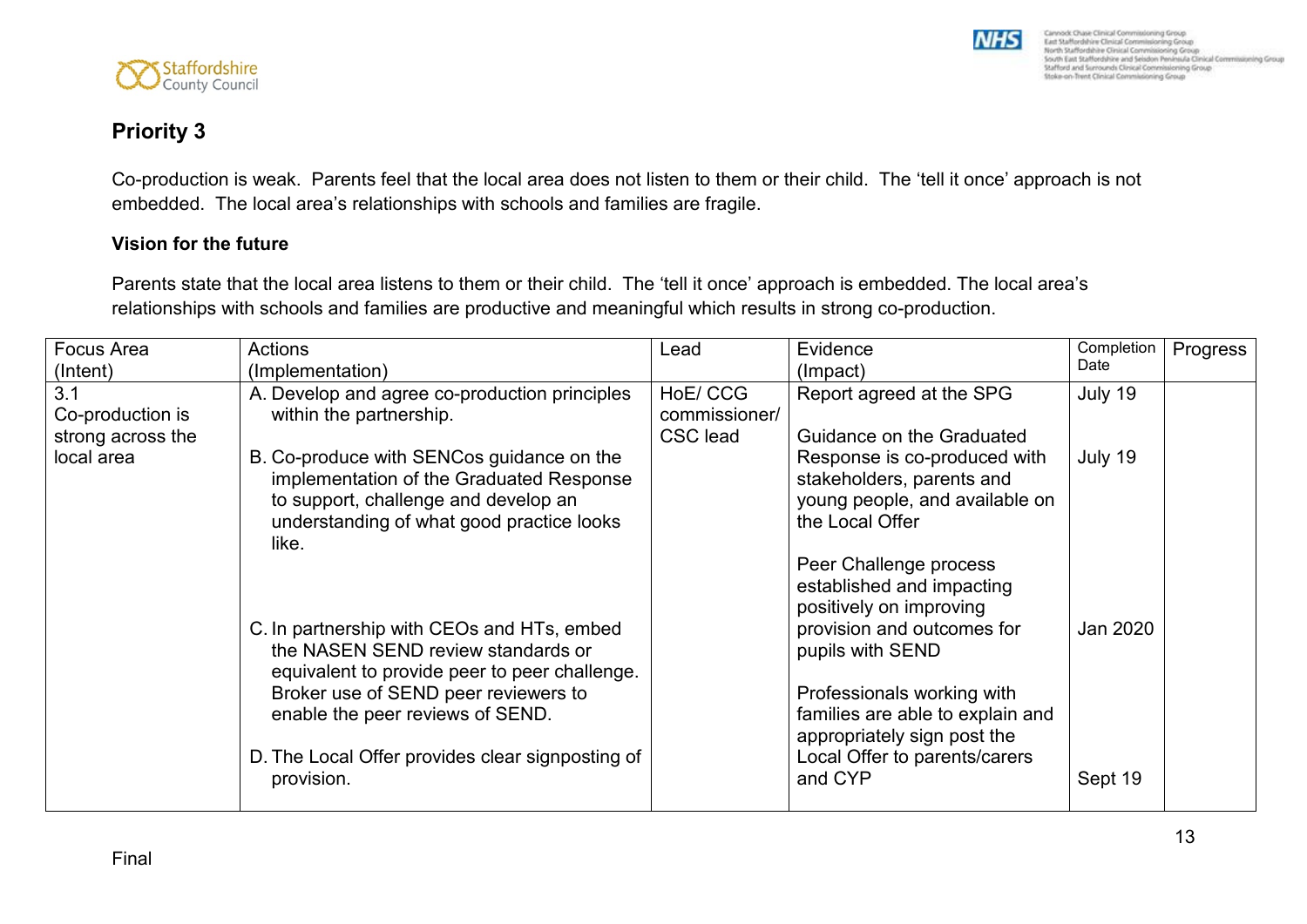



|                                                                                | E. To undertake a systemic review of<br>processes from graduated response through<br>to EHCP assessment and review.                                                                                      | Review of the cause of<br>complaints Reduction in<br>complaints and in the number<br>of SEND tribunals<br>Greater satisfaction received<br>from parents and carers | <b>Jan 20</b>       |
|--------------------------------------------------------------------------------|----------------------------------------------------------------------------------------------------------------------------------------------------------------------------------------------------------|--------------------------------------------------------------------------------------------------------------------------------------------------------------------|---------------------|
|                                                                                | F. Through a team around the child principle all<br>stakeholders are engaged in the<br>development and review of plans including<br>LAC which include aspirational outcomes<br>utlising the EHCP portal. | EHCPs reflect a full description<br>of the CYP SEN and any health<br>and social care needs                                                                         | Jan 20              |
| 3.2<br>Parents/ carers and<br>families state that the<br>local area listens to | A. Develop a shared outcomes framework to<br>measure the impact of children, young<br>people and families involvement on service<br>delivery.                                                            | Consultation feedback from<br>parents                                                                                                                              | Sept 19             |
| them or their child.<br>The 'tell it once'<br>approach is<br>embedded.         | B. The Parents Charter is reviewed and agreed<br>available on the Local Offer.<br>C. Establish Parent/ CYP/ SENCo focused                                                                                | The Parents Charter is<br>available on the Local Offer.<br>Improved satisfaction rates and<br>reduction in complaints and<br>tribunals                             | Sept 19<br>Jan 2020 |
|                                                                                | groups to identify specific issues.<br>D. Explore how the STP Integrated Care<br>Programme includes SEND in the integrated<br>Care record plan to promote the 'tell it once'<br>approach                 | Integrated care programme<br>workshop attended to promote<br><b>SEND</b>                                                                                           | Oct 19              |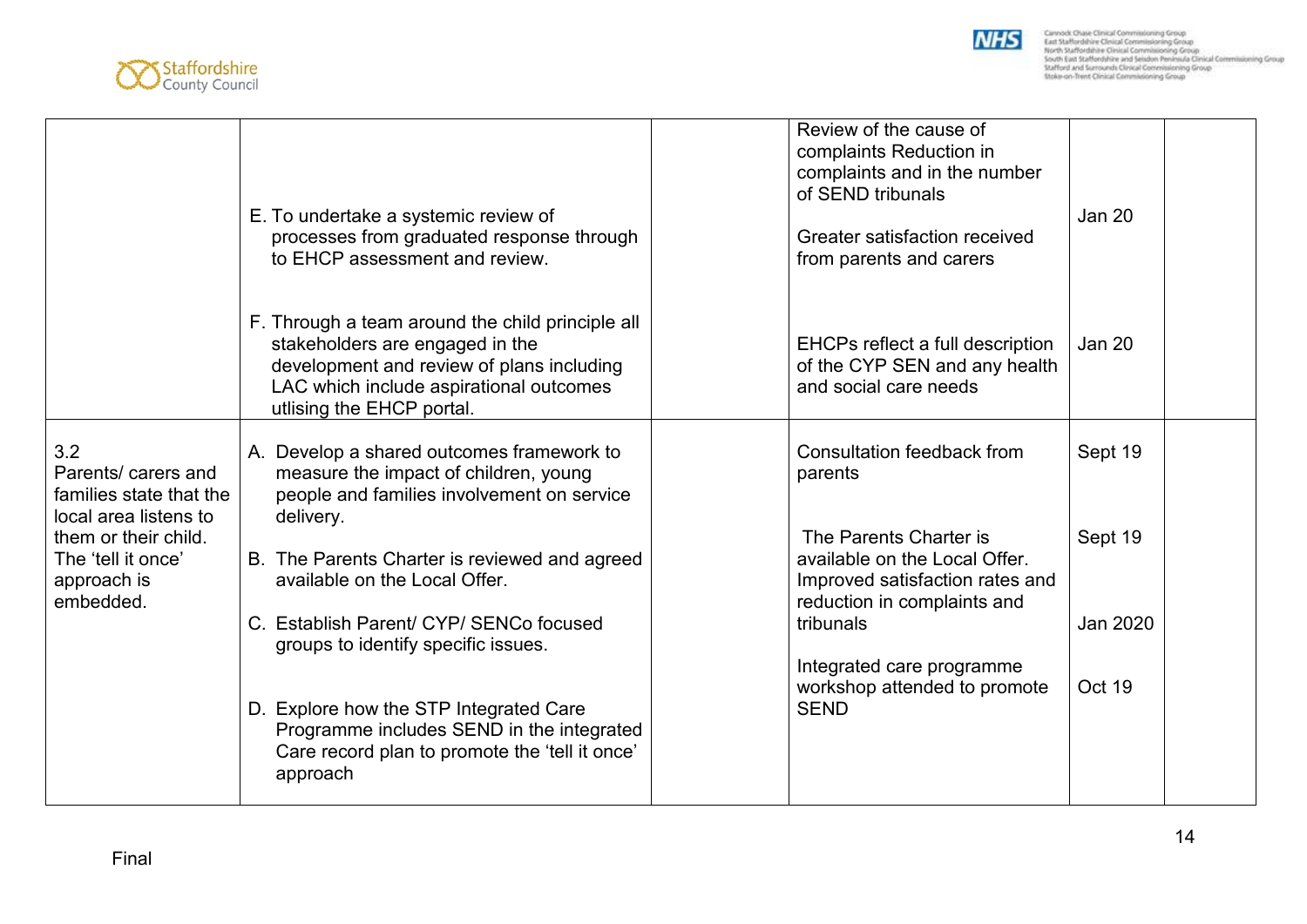



|                                                                      | E. Ensure the graduated response provides<br>access to information from different<br>providers and services.                                                                           | Children young people and<br>families can clearly articulate<br>the local offer                                                                               | From<br>Sept 19<br>onwards  |
|----------------------------------------------------------------------|----------------------------------------------------------------------------------------------------------------------------------------------------------------------------------------|---------------------------------------------------------------------------------------------------------------------------------------------------------------|-----------------------------|
|                                                                      | F. Adopt the terms of reference for the existing<br>parent groups and establish a clear process<br>for the coproduction of SEND systems and<br>processes.                              | Improved satisfaction rates and<br>reduction in complaints and<br>tribunals                                                                                   | April 19                    |
|                                                                      | G. Engage with existing CYP forums/ groups to<br>establish clear protocol for how they<br>effectively support the coproduction of<br>SEND systems and processes.                       |                                                                                                                                                               | Sept 19                     |
|                                                                      | H. Co-produce protocols for a team around the<br>child principle to ensure that all stakeholders<br>are engaged in the development and review<br>of EHC plans through the EHCP portal. | <b>EHCPs establish and record</b><br>the views, interests and<br>aspirations of the CYP and<br>parent/carer                                                   | Jan 20                      |
|                                                                      | Stakeholder groups sign up to the protocols                                                                                                                                            |                                                                                                                                                               |                             |
| 3.3<br>The local area's<br>relationships with<br>education providers | A. With CEOs/HTs/ education leaders develop<br>the strategic plan to roll out the SEND<br>system.                                                                                      | New SEND system and local<br>governance arrangements are<br>operational                                                                                       | April 19<br>- April<br>2020 |
| are productive and<br>meaningful.                                    | B. Develop agreed local area working<br>arrangements including district governance<br>to devolve decision making and<br>accountability.                                                | Provider level data for SEND is<br>used by education providers<br>and partners in providing<br>support and challenge to local<br>area schools and settings to |                             |
|                                                                      | C. In partnership with CEOs/HTs/ Education<br>leaders, develop a protocol to embed the                                                                                                 | raise expectations                                                                                                                                            |                             |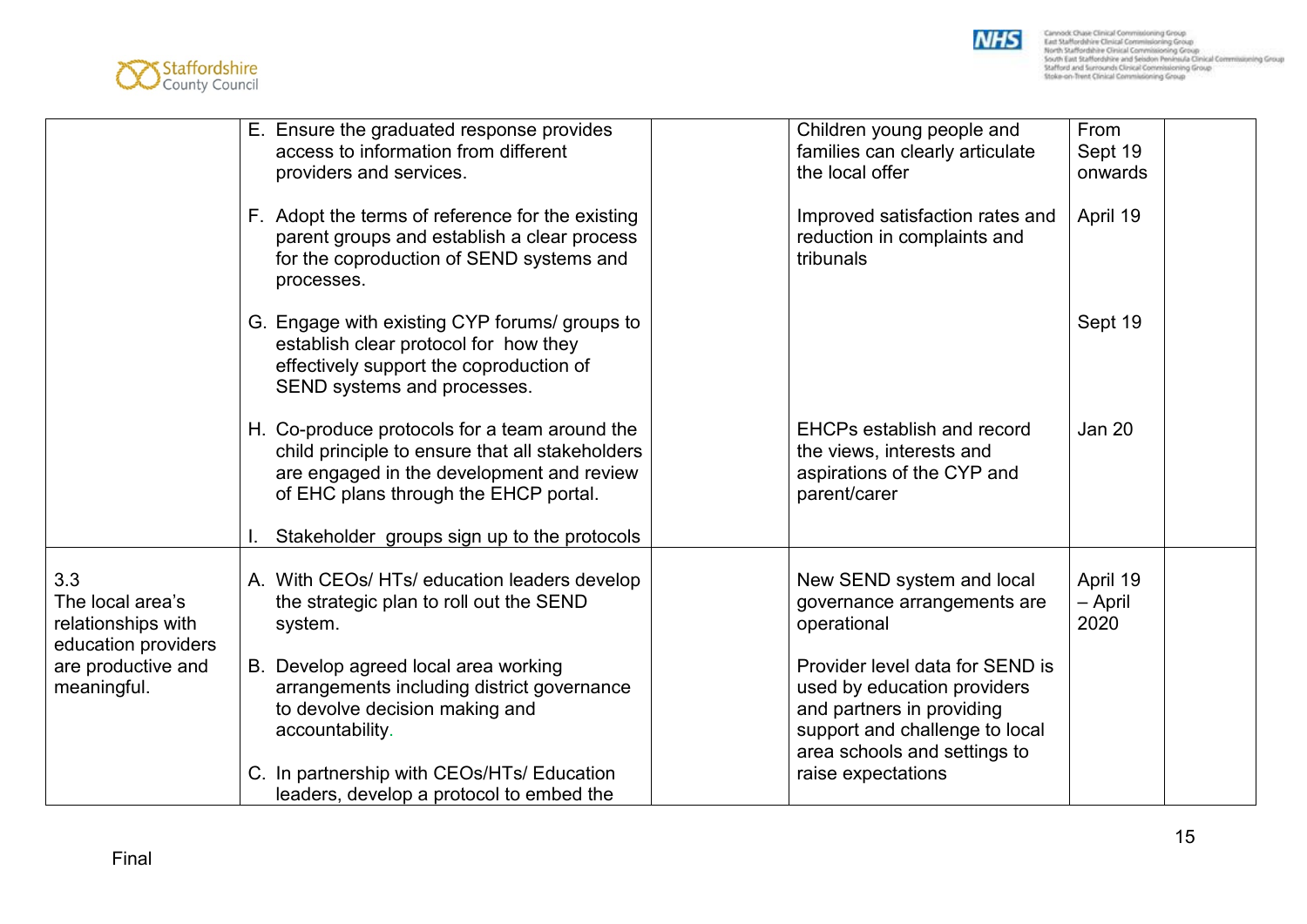



| NASEN SEND review standards or<br>equivalent to provide peer to peer support<br>and challenge between education providers<br>incorporated within a QA framework. Broker<br>use of SEND peer reviewers to enable the<br>peer reviews of SEND. |  |  |  |
|----------------------------------------------------------------------------------------------------------------------------------------------------------------------------------------------------------------------------------------------|--|--|--|
|----------------------------------------------------------------------------------------------------------------------------------------------------------------------------------------------------------------------------------------------|--|--|--|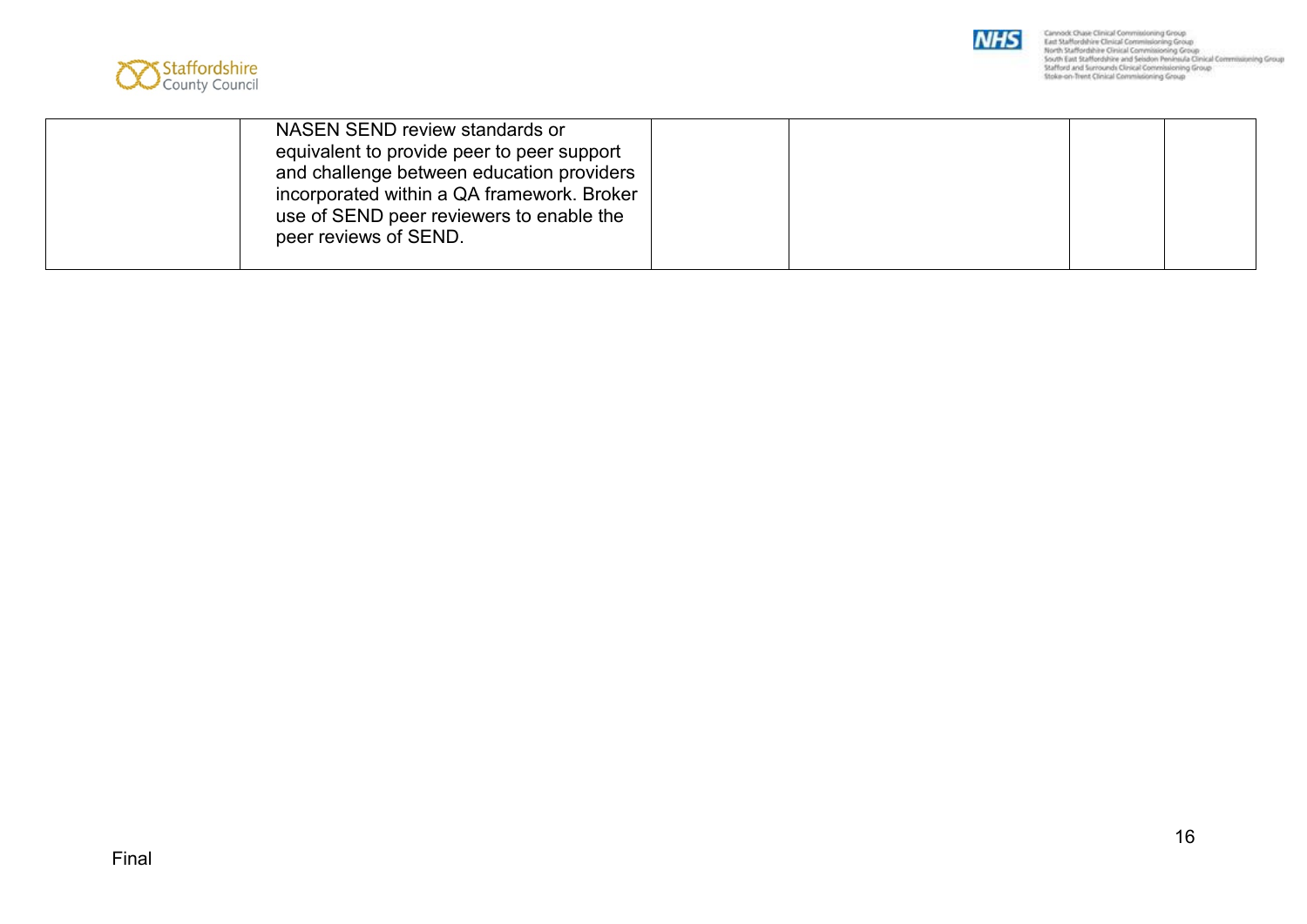

Cannock Chase Clinical Commissioning Group East Staffordshire Clesical Commissioning Group Search Staffordshire Clinical Commissioning Group<br>South East Staffordshire and Seledon Peninsula Clinical Commissioning Group<br>Stafford and Surrounds Clinical Commissioning Group Stoke-on-Trent Clinical Commissioning Group

**NHS** 

### **Priority 4**

The quality of EHC plans is poor. Health and social care workers do not contribute to the process effectively. The targets and outcomes in the plans are not aspirational enough. The annual reviews of EHC plans are often not completed on time or do not contribute effectively to the review of the children and young people's needs and the support and help they receive.

#### **Vision for the future**

EHC plans are effective in identifying and addressing the holistic needs of CYP. The targets and outcomes in the plans are aspirational and have high expectations

| Focus Area                                              | Actions                                                                                                                                                                               | Lead                                      | Evidence                                                                                                                     | Completion                         | Progress |
|---------------------------------------------------------|---------------------------------------------------------------------------------------------------------------------------------------------------------------------------------------|-------------------------------------------|------------------------------------------------------------------------------------------------------------------------------|------------------------------------|----------|
| (Intent)                                                | (Implementation)                                                                                                                                                                      |                                           | (Impact)                                                                                                                     | Date                               |          |
| EHC plans are                                           | A. Undertake an analysis of the effectiveness of<br>the current EHCP guidance for health and                                                                                          | HoVL/<br>DCO <sub>s</sub> /<br><b>CSC</b> | Audit of the contribution of<br>stakeholders indicates evidence                                                              | Apr 19-<br><b>Jul 19</b>           |          |
| effective in identifying<br>and addressing the          | social care professionals.                                                                                                                                                            | lead                                      | and impact of improvements in<br><b>EHCPs</b>                                                                                |                                    |          |
| holistic needs of CYP.<br>They are<br>understandable to | Update policy and process document in place<br>B.<br>for professionals to use when completing<br>EHCPs.                                                                               |                                           |                                                                                                                              | Sept 19                            |          |
| parents and have<br>clear, smart outcomes               | Develop a routine process for gathering<br>$C_{\cdot}$<br>information about the quality of the EHCPs<br>including responses from parents/carers and<br>CYP about their experience.    |                                           | Increased parental/ CYP<br>satisfaction with the completed<br>plan.                                                          | Jan 2020                           |          |
|                                                         | D. Develop a co-produced QA process and agree<br>a joint multi-agency standards and quality<br>assurance framework for EHCPs, to ensure that<br>plans are thorough, comprehensive and |                                           | EHCP assessments use child<br>centred approaches, transparent<br>decision making processes with<br>clear lines of governance | Sept -<br>Dec 19<br>and<br>ongoing |          |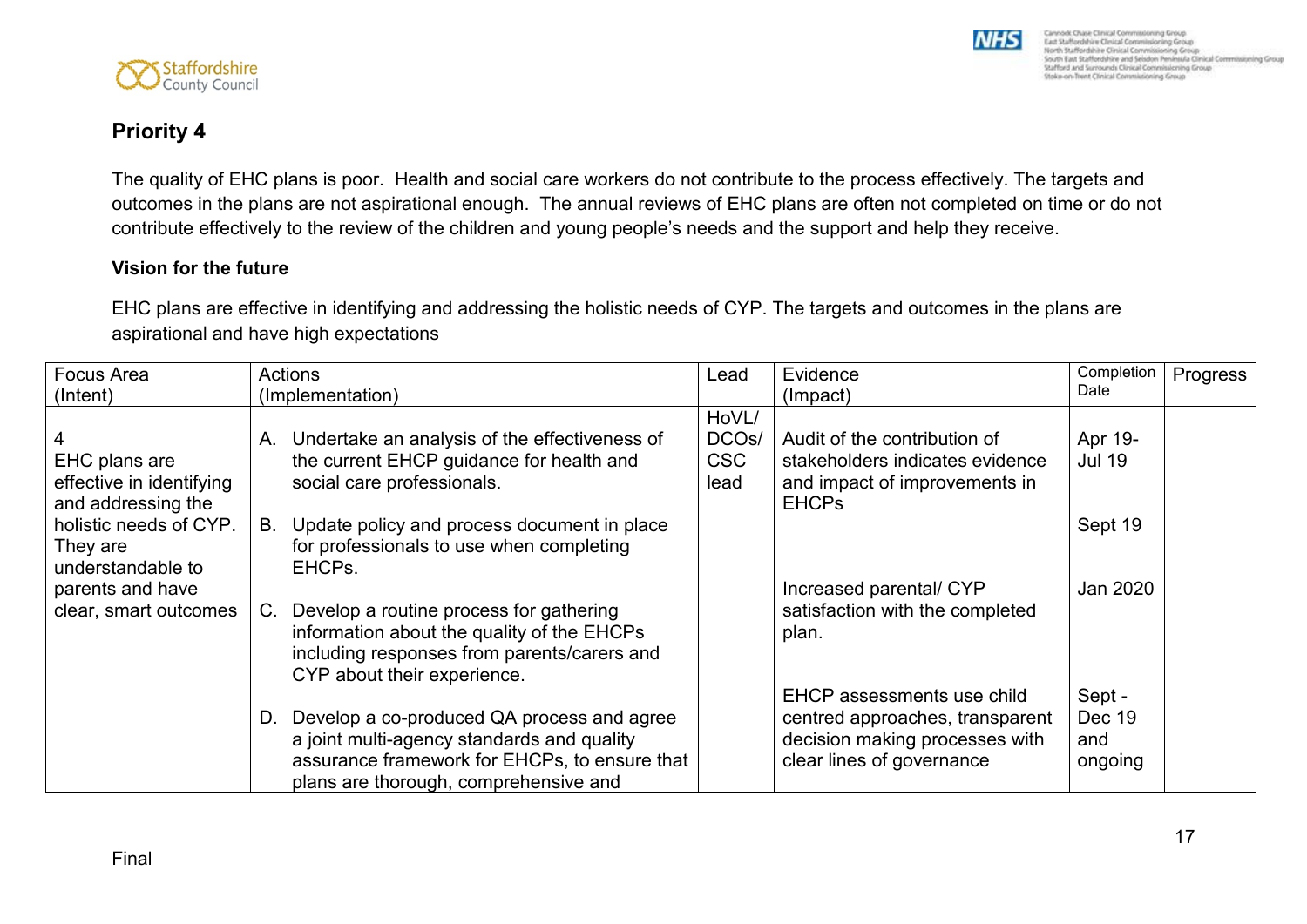



| detailed, co-produced within agreed timeframes,                                               | involving education, health and                                     |               |
|-----------------------------------------------------------------------------------------------|---------------------------------------------------------------------|---------------|
| and reviewed annually.                                                                        | social care.                                                        |               |
|                                                                                               | Reports by the assessment and                                       |               |
|                                                                                               | planning group formally delivered                                   |               |
|                                                                                               | at SPG                                                              |               |
|                                                                                               | Improved educational, health and<br>social care outcomes for CYP    |               |
|                                                                                               | with EHCPs                                                          |               |
| E. Support the increased uptake of annual health                                              |                                                                     |               |
| checks by inclusion within the CCG Universal                                                  |                                                                     |               |
| Offer to GPs.                                                                                 | Access of training opportunities                                    |               |
|                                                                                               |                                                                     | Dec 19        |
| F. Create and provide digital CPD opportunities for                                           |                                                                     | and           |
| multi-agency professionals (including health,                                                 |                                                                     | ongoing       |
| social care and education provders) focused on<br>effective person-centred planning including |                                                                     |               |
| SMART aspirational PfA outcomes and annual                                                    |                                                                     |               |
| reviews.                                                                                      | Agreed pathway is approved by                                       |               |
|                                                                                               | SPG, CCG and LA governance                                          | <b>Jan 20</b> |
| G. Agreed training programme is in place.                                                     | boards.<br>Improved timeliness of annual                            | <b>Jan 20</b> |
| H. Through a team around the child principle agree                                            | reviews                                                             |               |
| the relationship between TACAF/ PEP / EHCP                                                    |                                                                     |               |
| record keeping and meetings.                                                                  | Parents/carers report increasing<br>levels of satisfaction with the | Sept 19       |
| Review resources and capacity of the SEND<br>I.                                               | SEND services in the local area.                                    |               |
| assessment team to attend and process annual                                                  |                                                                     |               |
| reviews with particular emphasis on transition                                                |                                                                     |               |
| and vulnerable groups.                                                                        |                                                                     | Sept 19       |
|                                                                                               |                                                                     |               |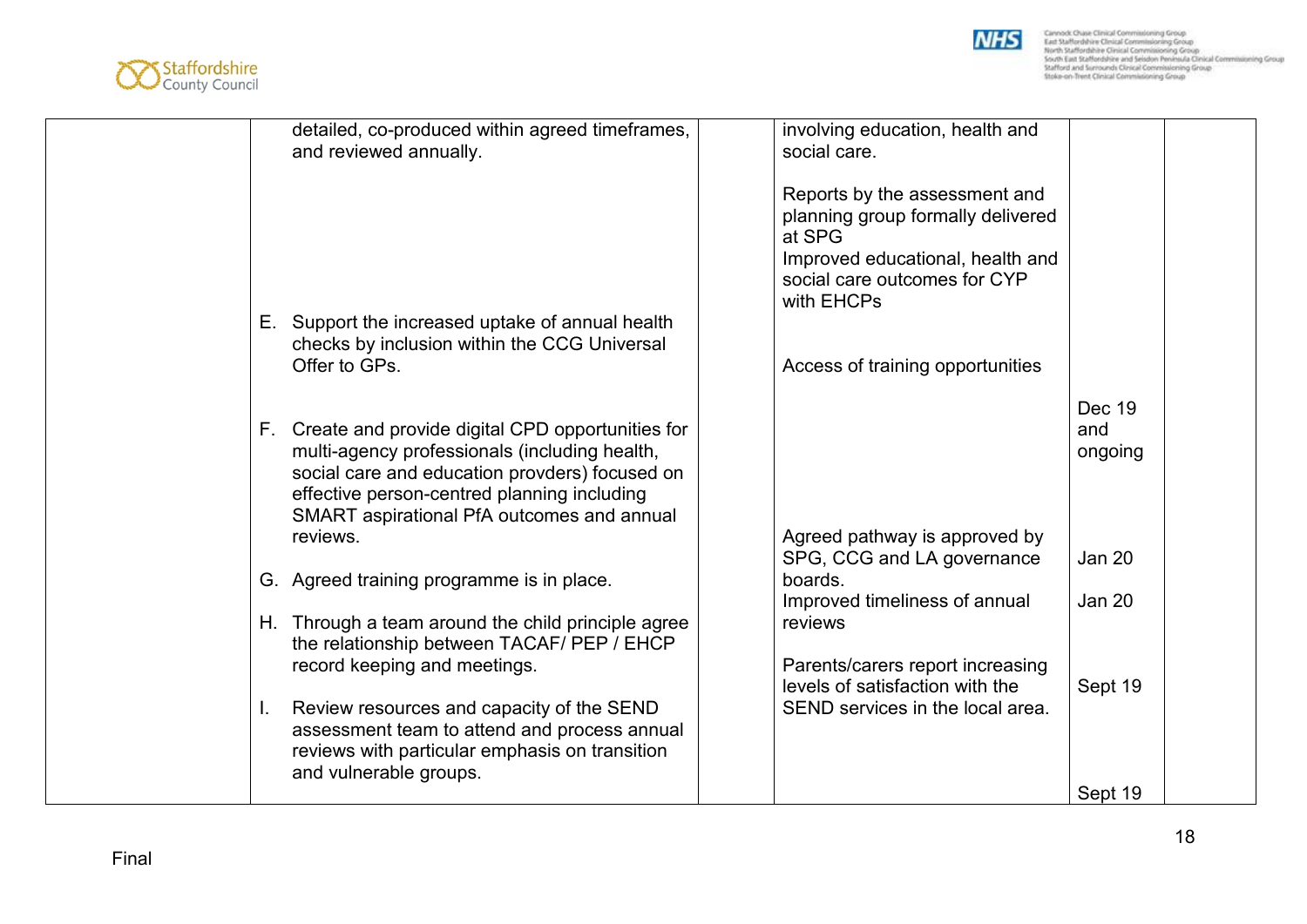



| Review resources and capacity of specialist<br>J.<br>services to enable full participation in the<br>graduated response and the EHCP process.                                                                                              | Monthly reports show 90% of<br>EHCPs are produced in 20<br>weeks.                    |          |
|--------------------------------------------------------------------------------------------------------------------------------------------------------------------------------------------------------------------------------------------|--------------------------------------------------------------------------------------|----------|
| K. Provide monthly update reports of 20 week<br>production of EHCPs                                                                                                                                                                        | Y9 reviews clearly capture YPs<br>aspirations and how these<br>prepare for adulthood | Sept 19  |
| L. Undertake a review of the contribution of<br>Careers Advice to the Y9 EHCP review with<br>regard to YP aspirations and PfA outcomes to<br>inform transition planning/PfA good practice<br>guidance and EHCP Standards & QA<br>Framework |                                                                                      | April 20 |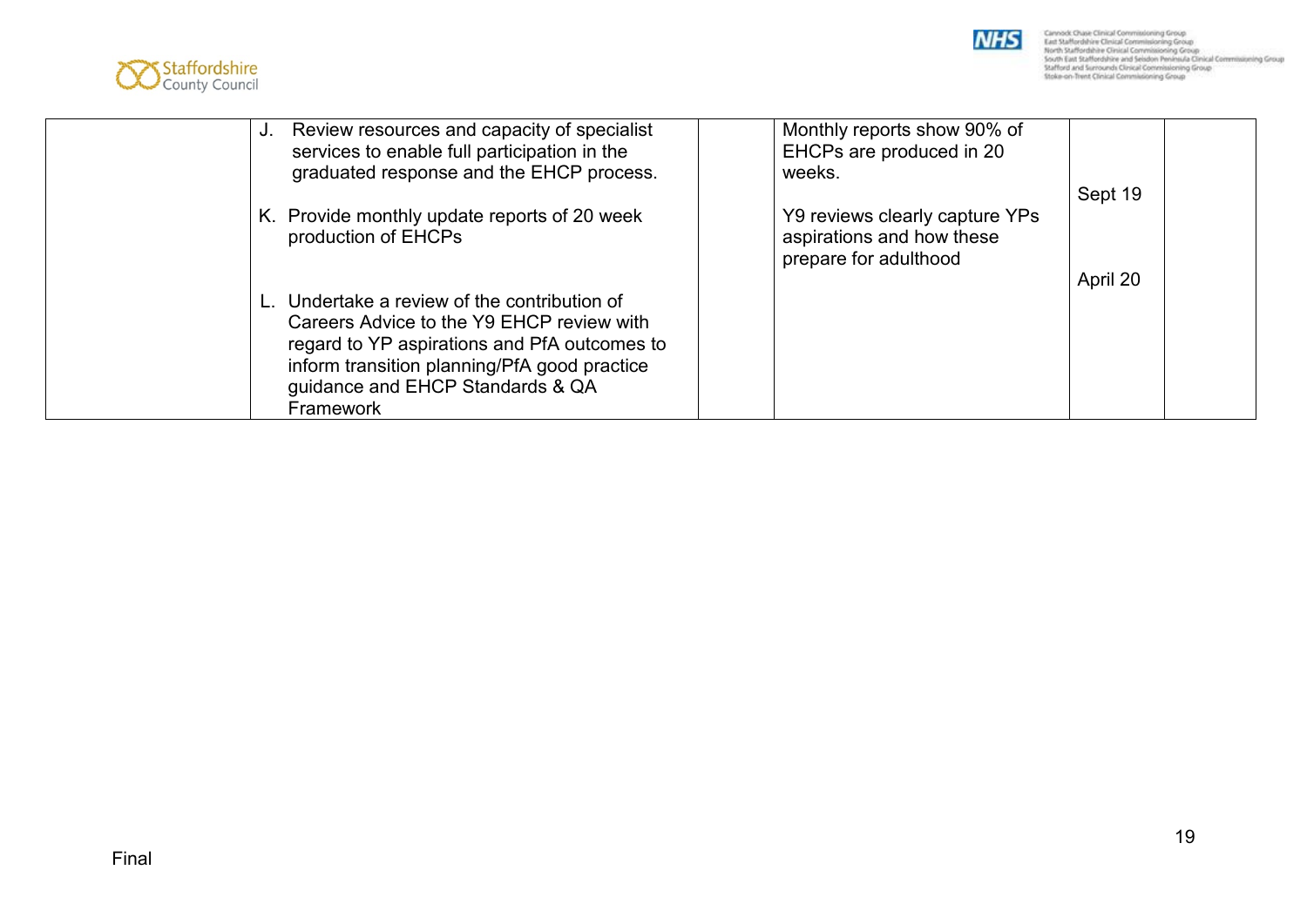



### **Priority 5**

The review of the children and young people's needs at transition points between key stages in education and from one phase of education to another is weak. As a result, children and young people are often not prepared for the next stage of learning, training or adulthood.

#### **Vision for the future**

Arrangements for the review of the children and young people's needs at transition points between key stages, from one phase of education to another and then into employment/work readiness and independence are effective.

| <b>Focus Area</b>                                                                                                                                                                                                           | Actions                                                                                                                                                                                                                                                           | Lead | Evidence                                                                                             | Completion                | Progress |
|-----------------------------------------------------------------------------------------------------------------------------------------------------------------------------------------------------------------------------|-------------------------------------------------------------------------------------------------------------------------------------------------------------------------------------------------------------------------------------------------------------------|------|------------------------------------------------------------------------------------------------------|---------------------------|----------|
| (Intent)                                                                                                                                                                                                                    | (Implementation)                                                                                                                                                                                                                                                  |      | (Impact)                                                                                             | Date                      |          |
|                                                                                                                                                                                                                             |                                                                                                                                                                                                                                                                   |      |                                                                                                      |                           |          |
| Arrangements for the<br>review of the children<br>and young people's<br>needs at transition points<br>between key stages,<br>from one phase of<br>education to another and<br>then into<br>employment/work<br>readiness and | A. Agree a joint multi-agency standards and<br>quality assurance framework for EHCPs, to<br>ensure that plans are thorough,<br>comprehensive and detailed, and co-produced<br>within agreed timeframes, and reviewed<br>annually and at the points of transition. |      | School, VfC and Parent/Carer<br>surveys show improving<br>satisfaction with EHCPs                    | Apr 19-<br><b>Jul 19</b>  |          |
| independence are                                                                                                                                                                                                            |                                                                                                                                                                                                                                                                   |      | Transition standards are                                                                             |                           |          |
| effective                                                                                                                                                                                                                   | B. Co-produce phase specific transition standards<br>for the completion of the annual review.<br>C. Co-produce with education providers good                                                                                                                      |      | approved by the SPG.<br>Agreed protocols and guidance<br>documents are approved by the<br><b>SPG</b> | From<br>Sept 19<br>Jan 20 |          |
|                                                                                                                                                                                                                             | practice guidance for protocols of effective                                                                                                                                                                                                                      |      |                                                                                                      |                           |          |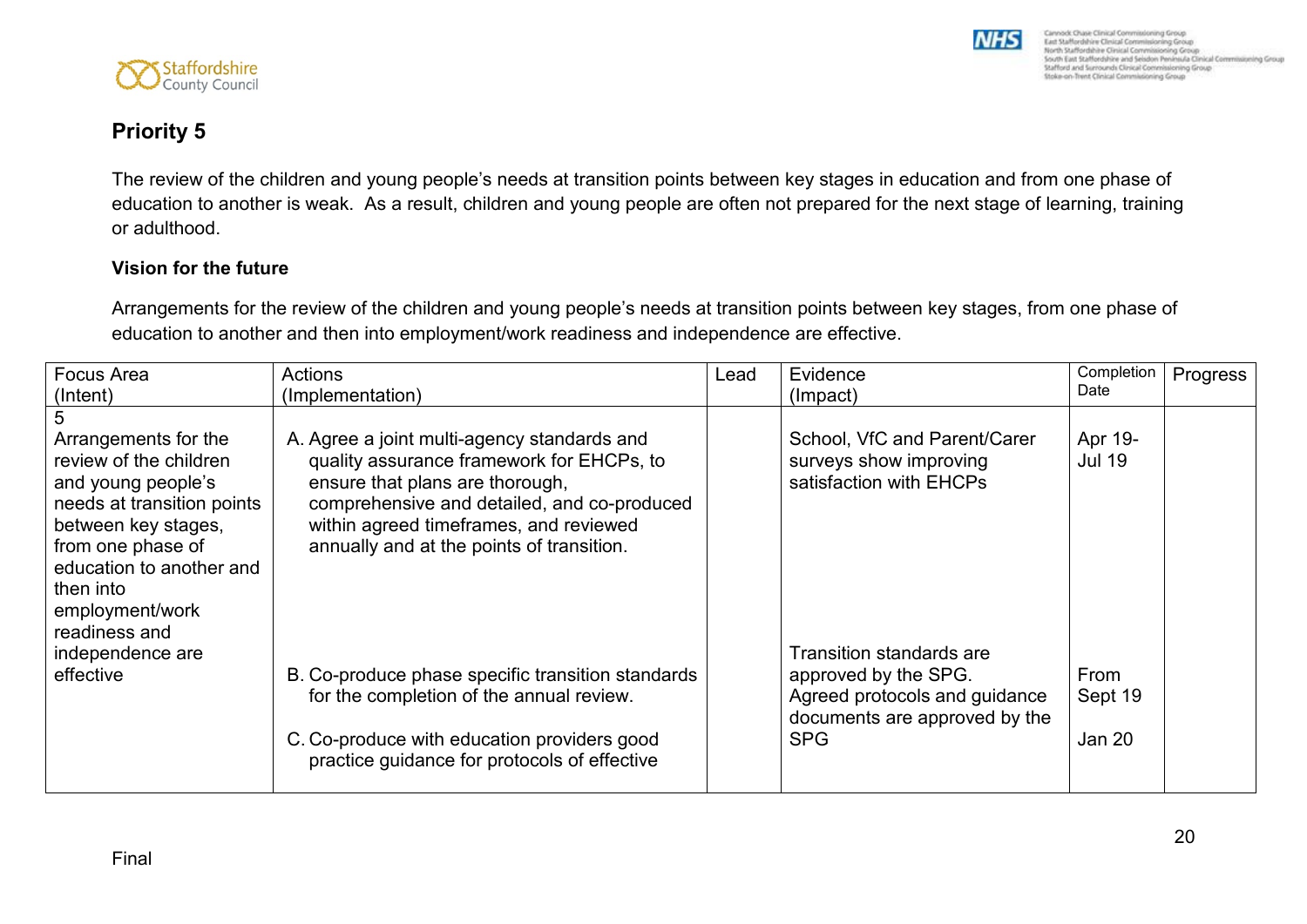



| transitions between phases and education<br>providers.                                                                                                                                                            | Transition standards, good<br>practice guidance and agreed<br>protocols are published on the | Jan 20                |
|-------------------------------------------------------------------------------------------------------------------------------------------------------------------------------------------------------------------|----------------------------------------------------------------------------------------------|-----------------------|
| D. Co-produce with partners guidance about what<br>to expect when in preparation for transition                                                                                                                   | Local Offer web-site.                                                                        |                       |
| which would lead into review (particularly for<br>Parents/ Carers and YP) including wider                                                                                                                         | All parents whose CYP EHCP<br>will be reviewed pending                                       |                       |
| actions that feed into the annual review<br>including information sharing.                                                                                                                                        | Transition, receive clear<br>information that explains the                                   |                       |
|                                                                                                                                                                                                                   | process and how decisions are                                                                |                       |
| E. Co-produce with partners an agreed protocol                                                                                                                                                                    | made about their child's next<br>phase of education, progression                             | Apr 20                |
| of bringing forward annual reviews.                                                                                                                                                                               | into employment and adulthood.                                                               | Feb 20                |
| F. Review the EHCP outcomes for post 16<br>students to ensure that they demonstrate<br>aspirations, progression and independence,<br>making best use of advice and guidance within<br>the PfA outcomes framework. |                                                                                              |                       |
| G. Agree with partners Early Years area SENCo                                                                                                                                                                     | Staff are aware of and engaged<br>with PfA                                                   | From<br><b>Jun 19</b> |
| support to smooth transitions from EYs                                                                                                                                                                            | Staff trained in delivering the                                                              | and                   |
| settings to schools and develop robust<br>transition arrangements.                                                                                                                                                | pathway<br>Performance framework                                                             | onwards               |
|                                                                                                                                                                                                                   | developed ready for launch                                                                   | Apr 19                |
| H. Implement Preparing for Adulthood Project<br>Workforce Development Plan across CSC,                                                                                                                            | Strategy is approved by SEND                                                                 | onwards               |
| <b>ASC and Education</b>                                                                                                                                                                                          | partnership group                                                                            |                       |
|                                                                                                                                                                                                                   |                                                                                              | Sept 19               |
|                                                                                                                                                                                                                   | Action plan to implement the<br>SEND strategy is in place                                    | onwards               |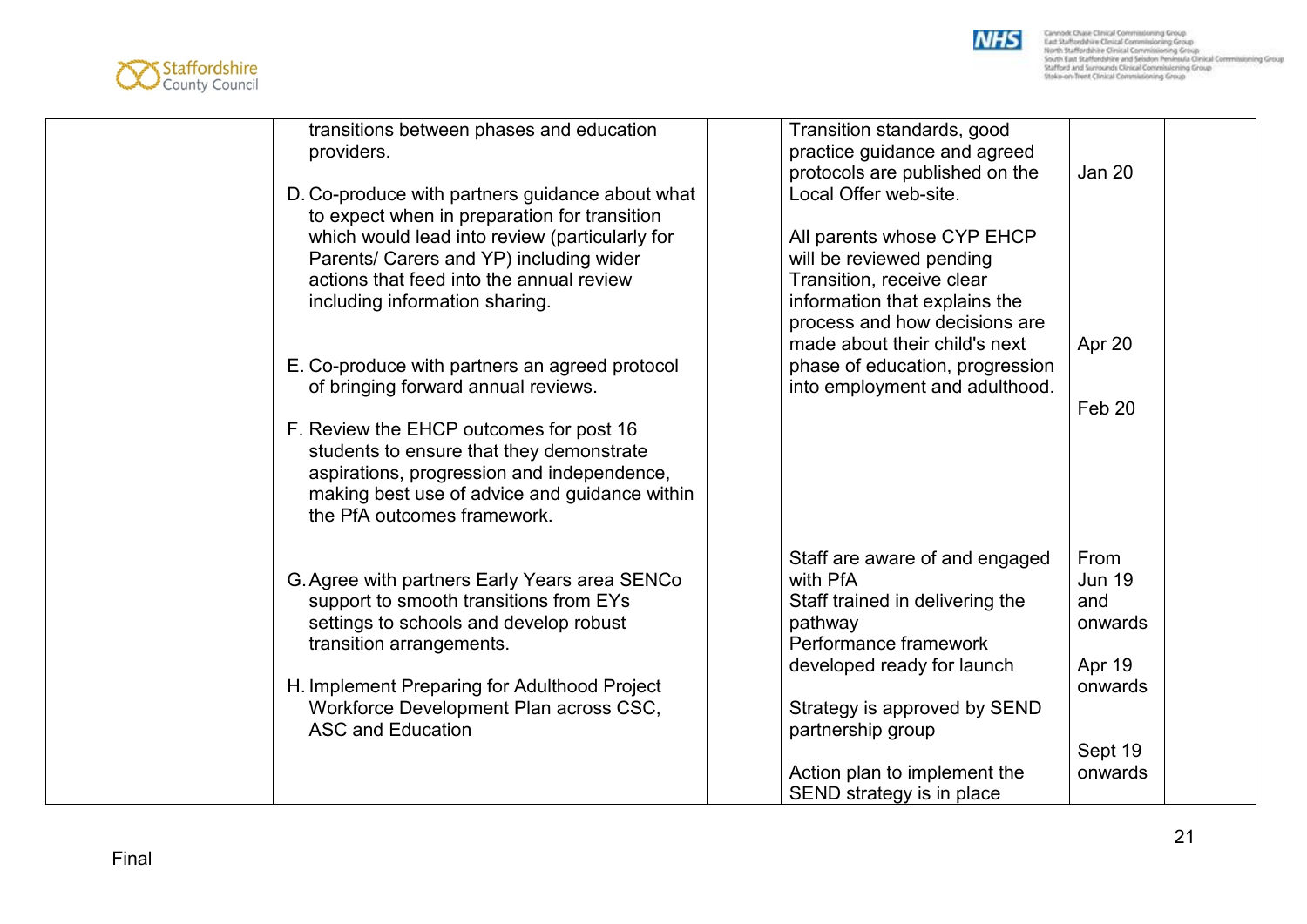



| I. Complete a review of capacity within the SEND<br>services to facilitate Y5, Y9 & Y11 EHCP<br>reviews that will include PfA outcomes                                                                                                       | Sept 19           |  |
|----------------------------------------------------------------------------------------------------------------------------------------------------------------------------------------------------------------------------------------------|-------------------|--|
| J. Review resources and capacity of specialist<br>services to enable full participation in the<br>graduated response and the EHCP process.<br>K. Support training and good practice sharing via<br>termly district meetings and conferences. | May 19<br>onwards |  |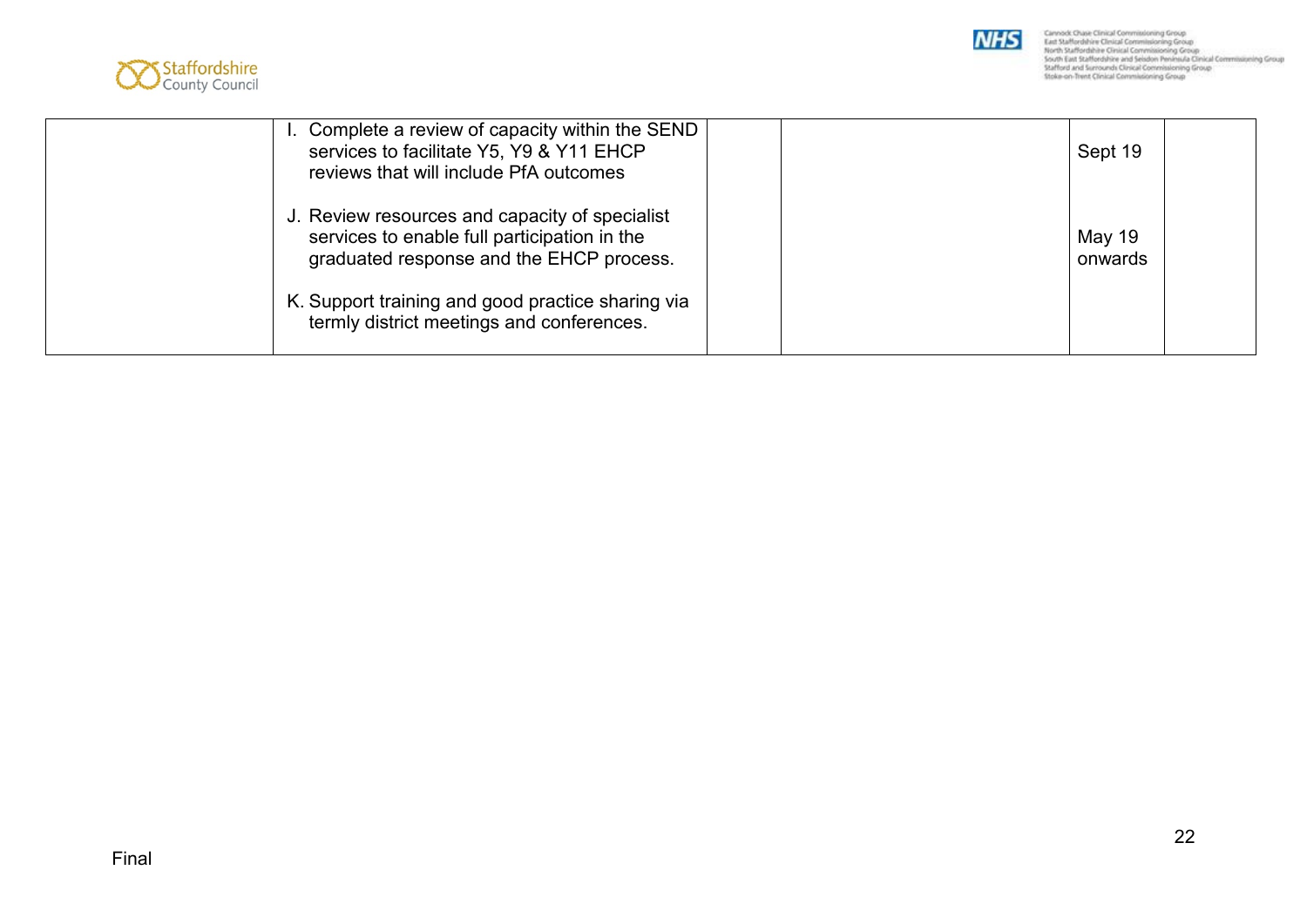

### **Priority 6**

A wide range of leaders and families raised concerns about the quality of the graduated response and spirit of inclusion in Staffordshire.

#### **Vision for the future**

An effective Graduated Response supports, challenges and develops an understanding of aspirational inclusive practice.

| <b>Focus Area</b>         | Actions                                                                                   | Lead | Evidence                                               | Completion    | Progress |
|---------------------------|-------------------------------------------------------------------------------------------|------|--------------------------------------------------------|---------------|----------|
| (Intent)                  | (Implementation)                                                                          |      | (Impact)                                               | Date          |          |
|                           |                                                                                           | HoVL | The Graduated Response is                              |               |          |
| A transparent,            | A. Co-produce with SENCos guidance on the                                                 |      | developed with stakeholders,                           | <b>Mar 19</b> |          |
| informative and effective | implementation of the Graduated Response                                                  |      | parents and young people, and                          | onwards       |          |
| <b>Graduated Response</b> | to support, challenge and develop an                                                      |      | available to all on the Local Offer                    |               |          |
| supports, challenges and  | understanding of what good practice looks                                                 |      | web-site                                               |               |          |
| develops an               | like.                                                                                     |      |                                                        |               |          |
| understanding of          |                                                                                           |      | VfC report that parents and                            |               |          |
| inclusive practice.       |                                                                                           |      | carers are more confident about                        | Sept 19       |          |
|                           | Implement an effective Graduated Response<br>В.                                           |      | SEND school support                                    |               |          |
|                           | to support, challenge and develop an                                                      |      | arrangements                                           |               |          |
|                           | understanding of what good support and                                                    |      |                                                        |               |          |
|                           | practice looks like following an evaluation of                                            |      | The Graduated Response is                              |               |          |
|                           | the pilot phase.                                                                          |      | developed with stakeholders,                           |               |          |
|                           |                                                                                           |      | parents and young people, and                          | Jan 20        |          |
|                           | C. Further develop the Graduated Response                                                 |      | available to all on the Local Offer                    |               |          |
|                           | platform to provide guidance for Early Years                                              |      | web-site                                               |               |          |
|                           | and Post 16 education.                                                                    |      |                                                        |               |          |
|                           |                                                                                           |      | The SEND support registers<br>identify children early. |               |          |
|                           | D. In partnership with CEOs and HTs, develop a<br>protocol to embed the NASEN SEND review |      | Provider level data for SEND is                        |               |          |
|                           | standards or equivalent to provide peer to                                                |      | used by education providers and                        |               |          |
|                           |                                                                                           |      |                                                        |               |          |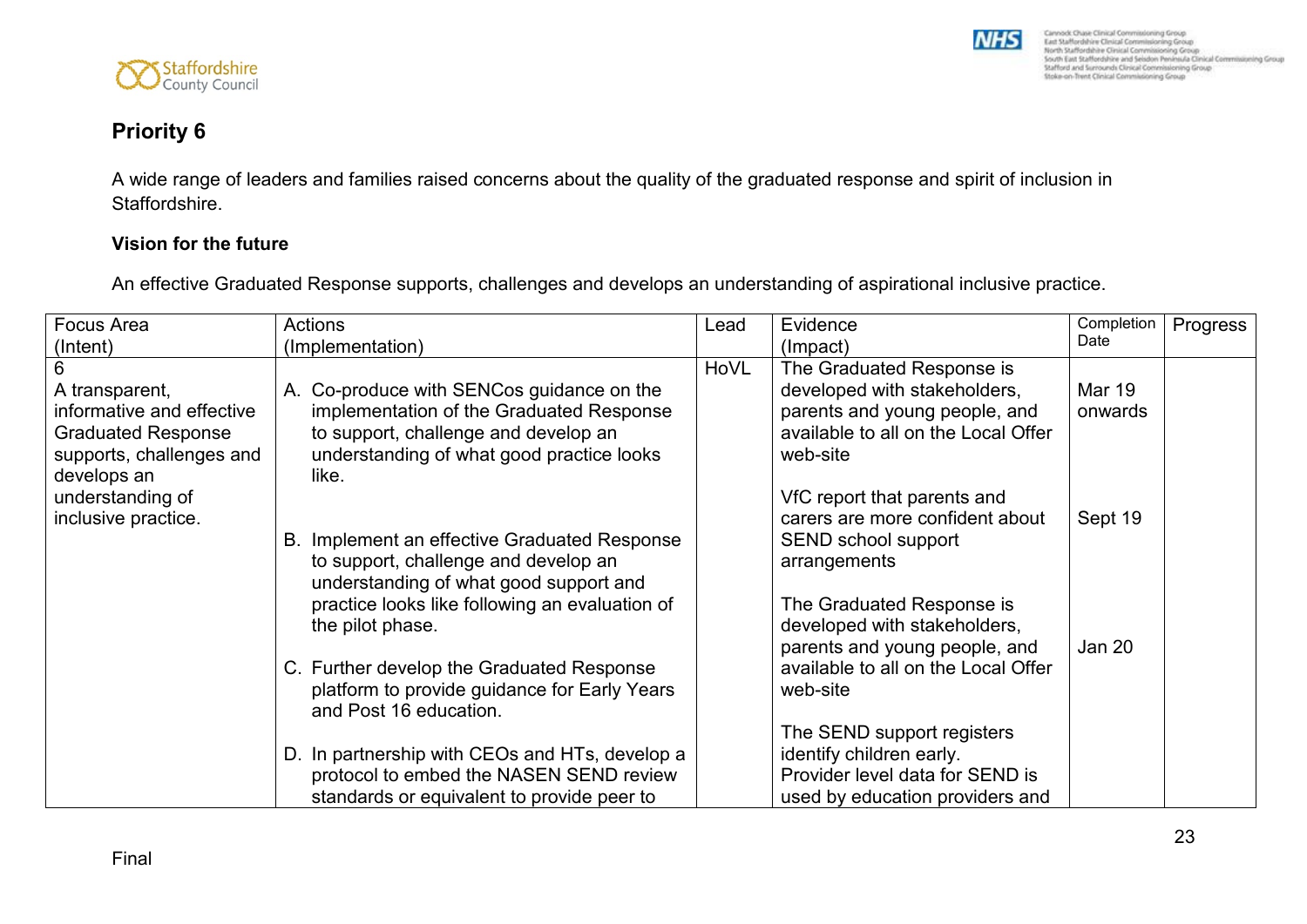



| peer challenge. Broker use of SEND peer<br>reviewers to enable the peer reviews of<br>SEND.                                          | partners in providing support and<br>challenge to local area schools<br>and settings.                                             | Apr 19-<br>Apr 20  |
|--------------------------------------------------------------------------------------------------------------------------------------|-----------------------------------------------------------------------------------------------------------------------------------|--------------------|
| E. Co-produce with HTs and SENCos good<br>practice guidance on supporting CYP at risk<br>of exclusion.                               | Schools have been provided with<br>information that enables them to<br>compare SEND performance and<br>outcomes with other Staffs |                    |
| F. Review expectations in attendance and<br>inclusion policy, with reference to permanent<br>exclusion.                              | schools                                                                                                                           |                    |
|                                                                                                                                      | The number of fixed term and<br>permanent exclusions of CYP                                                                       |                    |
| G. With CEOs/HTs/ education leaders develop<br>the strategic plan to roll out the SEND system<br>within a locality district model.   | with SEND is reducing and is<br>lower than all pupils nationally                                                                  | Apr 20             |
| H. Develop agreed local area working<br>arrangements including district governance to<br>devolve decision making and accountability. | Education providers are fully<br>engaged in the development and<br>roll out of the SEND locality<br>operating model.              |                    |
|                                                                                                                                      | Schools report greater knowledge<br>of local services and confidence<br>about meeting SEND needs                                  | Apr 19-<br>Apr 20  |
|                                                                                                                                      |                                                                                                                                   | Apr 19 -<br>Apr 20 |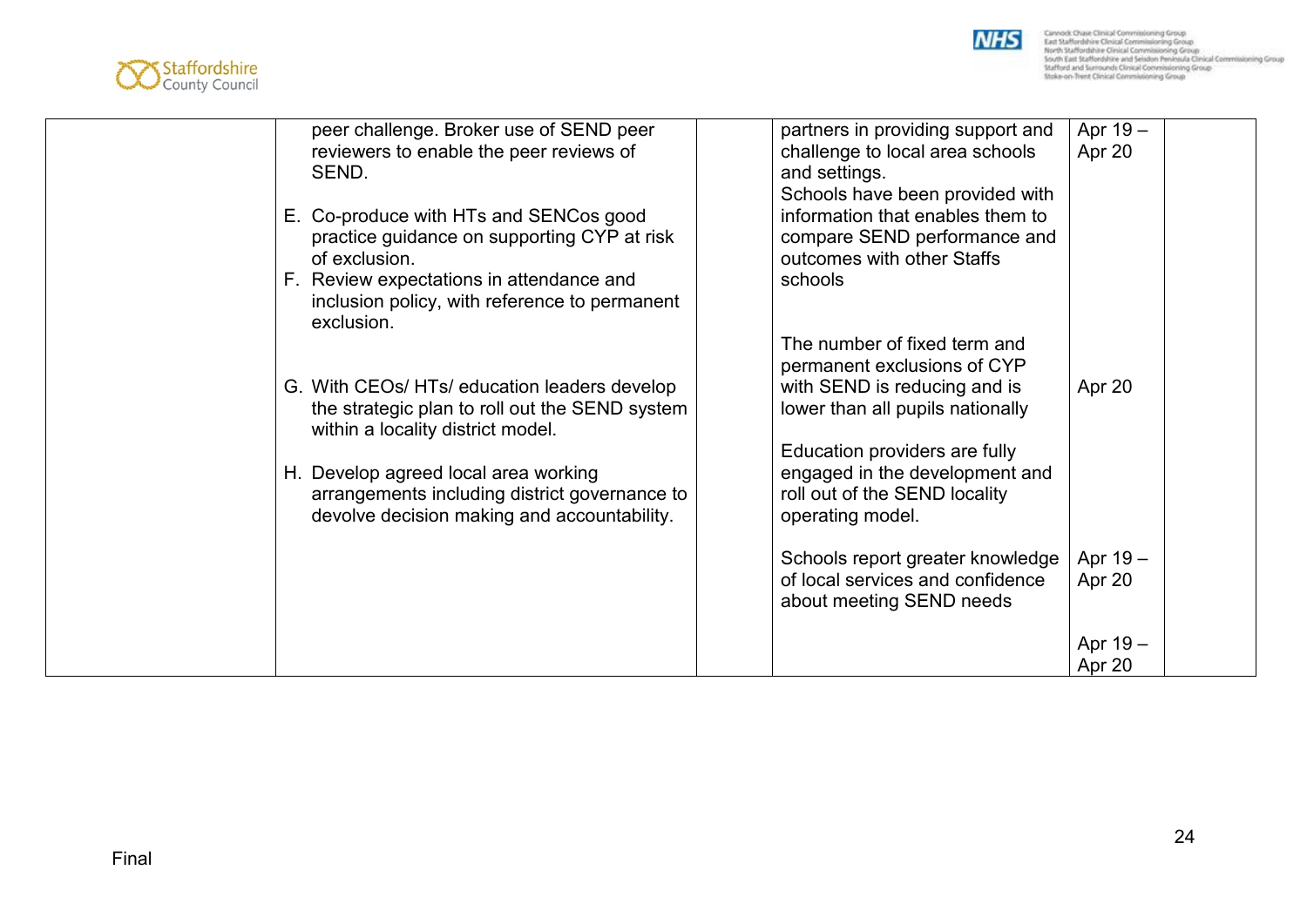



### **Priority 7**

The oversight of improvement work in schools, alternative provision and the independent sector is weak.

#### **Vision for the future**

There is effective oversight of improvement work in schools, alternative provision and the independent sector

| Focus Area                                                                                                                | <b>Actions</b>                                                                                                                                                                                                                                                                                                                                                              | Lead       | Evidence                                                                                                                                                     | Completion                     | Progress |
|---------------------------------------------------------------------------------------------------------------------------|-----------------------------------------------------------------------------------------------------------------------------------------------------------------------------------------------------------------------------------------------------------------------------------------------------------------------------------------------------------------------------|------------|--------------------------------------------------------------------------------------------------------------------------------------------------------------|--------------------------------|----------|
| (Intent)                                                                                                                  | (Implementation)                                                                                                                                                                                                                                                                                                                                                            |            | (Impact)                                                                                                                                                     | Date                           |          |
|                                                                                                                           |                                                                                                                                                                                                                                                                                                                                                                             | <b>HoE</b> |                                                                                                                                                              |                                |          |
| There is effective<br>oversight of improvement<br>work in schools,<br>alternative provision and<br>the independent sector | A. With CEOs/HTs/ education leaders develop the<br>strategic plan to roll out the SEND system within<br>a locality district model.<br>B. Develop agreed local area working arrangements<br>including district governance to devolve decision<br>making and accountability.<br>C. Implement district governance arrangements<br>involving all education providers to devolve |            | New SEND system and local<br>governance arrangements<br>are operational and 95% of<br>governing bodies approve<br>and sign a local area<br>working agreement | Apr 19 -<br>Apr 20<br>Apr 19 - |          |
|                                                                                                                           | decision making and accountability.<br>D. Implement a transparent, informative and<br>effective Graduated Response to support,<br>challenge and develop an understanding of what<br>good support looks.                                                                                                                                                                     |            | Improved educational,<br>health and social care<br>outcomes for CYP with<br><b>EHCPs</b>                                                                     | Apr 20<br>Sept 19              |          |
|                                                                                                                           | E. In partnership with CEOs and HTs, develop a<br>protocol to embed the NASEN SEND review<br>standards or equivalent to provide peer to peer<br>challenge. Broker use of SEND peer reviewers to<br>enable the peer reviews of SEND.                                                                                                                                         |            | Schools have been provided<br>with information that enables<br>them to compare SEND<br>performance and outcomes<br>with other Staffordshire<br>schools       | Sept 19<br>onwards             |          |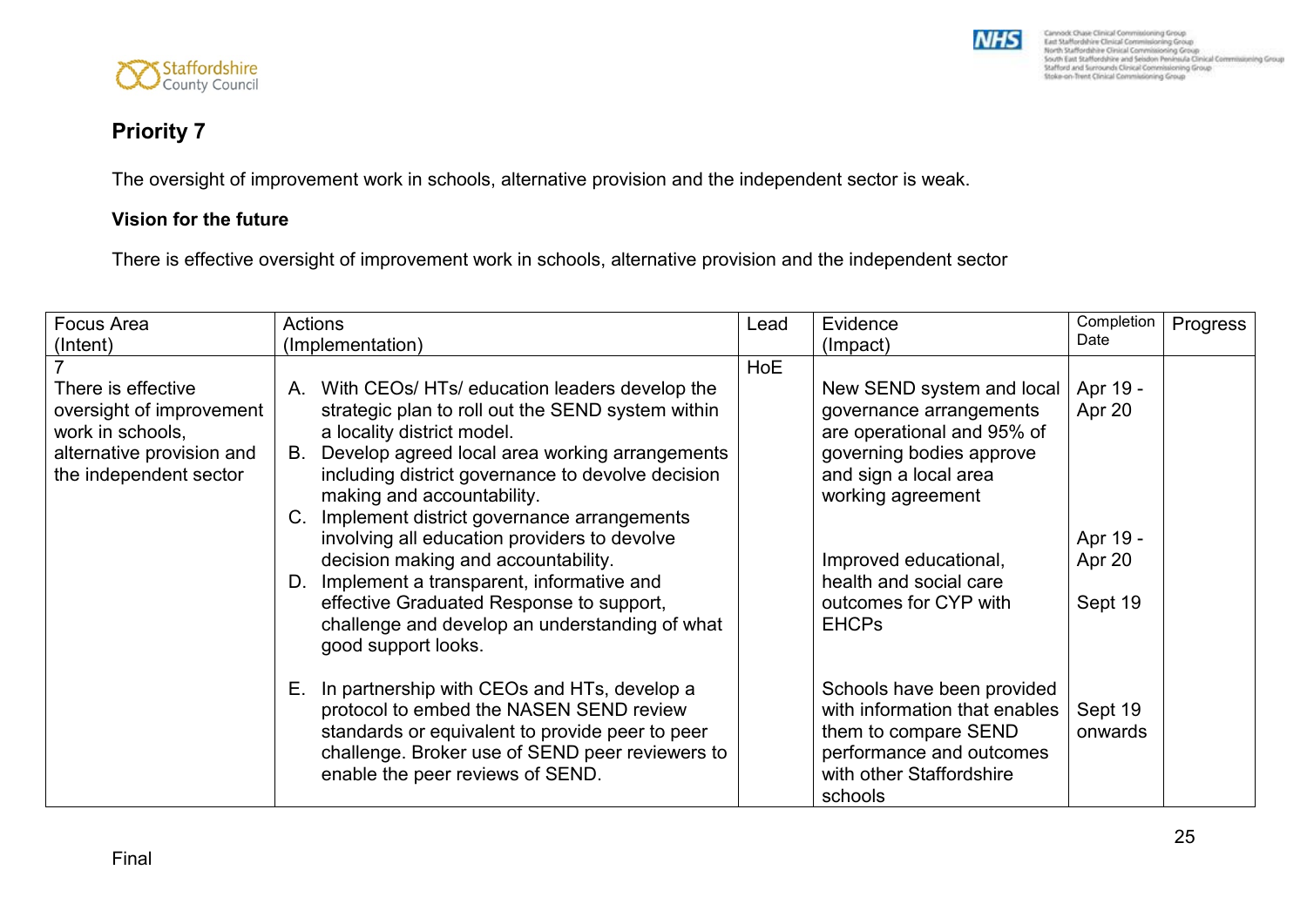



| F. Agree a joint multi-agency standards and quality<br>assurance framework for EHCPs, to ensure that<br>plans are thorough, comprehensive and detailed,<br>and co-produced within agreed timeframes, and<br>reviewed annually<br>G. Through the EHCP assessment & planning task | <b>EHCP</b> assessments use<br>child centred approaches,<br>transparent decision making<br>processes with clear lines of<br>governance involving<br>education, health and care | Sept 19 -<br>Dec 19<br>and<br>ongoing |
|---------------------------------------------------------------------------------------------------------------------------------------------------------------------------------------------------------------------------------------------------------------------------------|--------------------------------------------------------------------------------------------------------------------------------------------------------------------------------|---------------------------------------|
| group, conduct multi-agency audit and report<br>findings and implications to the SEND<br>partnership group.                                                                                                                                                                     | Multi agency audit report<br>published on the local offer                                                                                                                      | Dec 19                                |
| H. Commission quality assurance and monitoring of<br>contracts through visits and attendance at annual<br>reviews in schools, AP and independent settings<br>Undertake biennial reviews of local area<br>provision                                                              | Outcomes from QA hold<br>providers to account for<br>outcomes                                                                                                                  | Sept 19<br>onwards                    |
|                                                                                                                                                                                                                                                                                 |                                                                                                                                                                                | Oct 2021                              |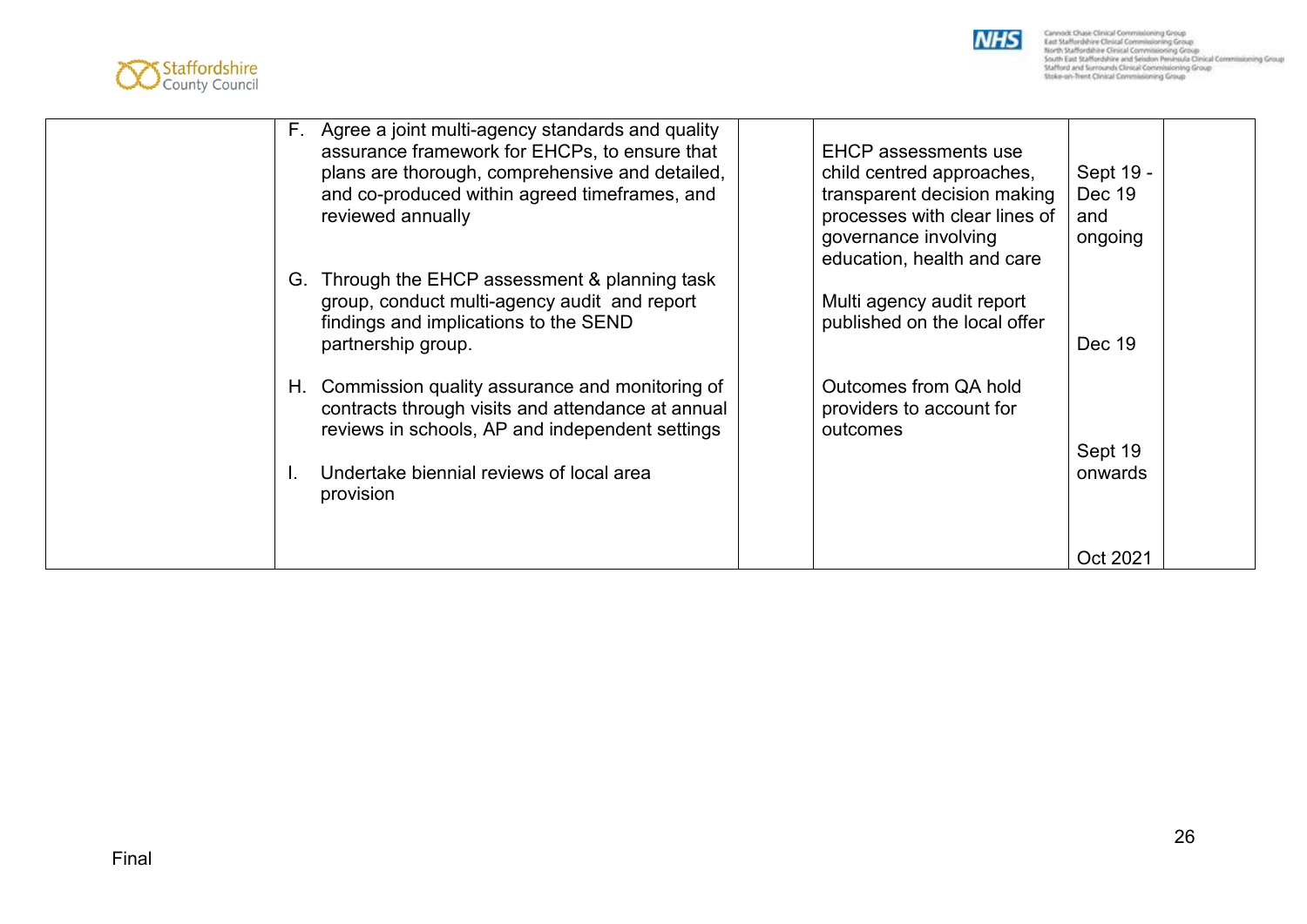

# **Priority 8**

Children and young people and their families do not yet have access to the right help and support. Arrangements for accessing some services are confusing and complicated.

#### **Vision for the future**

Staffordshire

Children and young people and their families have access to the right help and support. Arrangements for accessing some services are clear and transparent.

| Focus Area              | Actions                                                                                       | Lead            | Evidence                                  | Completion    | Progress |
|-------------------------|-----------------------------------------------------------------------------------------------|-----------------|-------------------------------------------|---------------|----------|
| (Intent)                | (Implementation)                                                                              |                 | (Impact)                                  | Date          |          |
|                         |                                                                                               | <b>CCG</b>      |                                           |               |          |
| Children and young      | A. Secure LA capacity to oversee the content of                                               | commissioner/   | Parents/carers report                     | <b>Mar 19</b> |          |
| people and their        | the Local Offer and keep it up to date.                                                       | <b>CSC</b> lead | increasing levels of                      |               |          |
| families have access to |                                                                                               |                 | satisfaction with the SEND                |               |          |
| the right help and      | B. The promotion of the Local Offer provides                                                  |                 | services in the local area.               |               |          |
| support. Arrangements   | clear signposting of provision and referral                                                   |                 |                                           | Mar19         |          |
| for accessing some      | pathways.                                                                                     |                 | Parents/ carers & CYP                     |               |          |
| services are clear and  |                                                                                               |                 | report that provision and                 |               |          |
| transparent.            | C. Commission "Mystery Shopper" surveys of<br>the Local Offer to identify strengths and areas |                 | support is accessed in a<br>timely manner | From          |          |
|                         | for development.                                                                              |                 |                                           | Sept 19       |          |
|                         |                                                                                               |                 |                                           | onwards       |          |
|                         | D. Co-produce information sharing & joint                                                     |                 | <b>EHCPs reflect a full</b>               |               |          |
|                         | working protocols between professionals                                                       |                 | description of the CYP SEN                | From          |          |
|                         |                                                                                               |                 | and any health and social                 | Sept 19       |          |
|                         | E. Fully engage with existing CYP forums/                                                     |                 | care needs                                | onwards       |          |
|                         | groups to establish clear protocol for how                                                    |                 |                                           |               |          |
|                         | they effectively support the coproduction of                                                  |                 | Improved satisfaction rates               | Sept-19       |          |
|                         | SEND systems and processes.                                                                   |                 | and reduction in complaints               |               |          |
|                         |                                                                                               |                 | and tribunals                             |               |          |